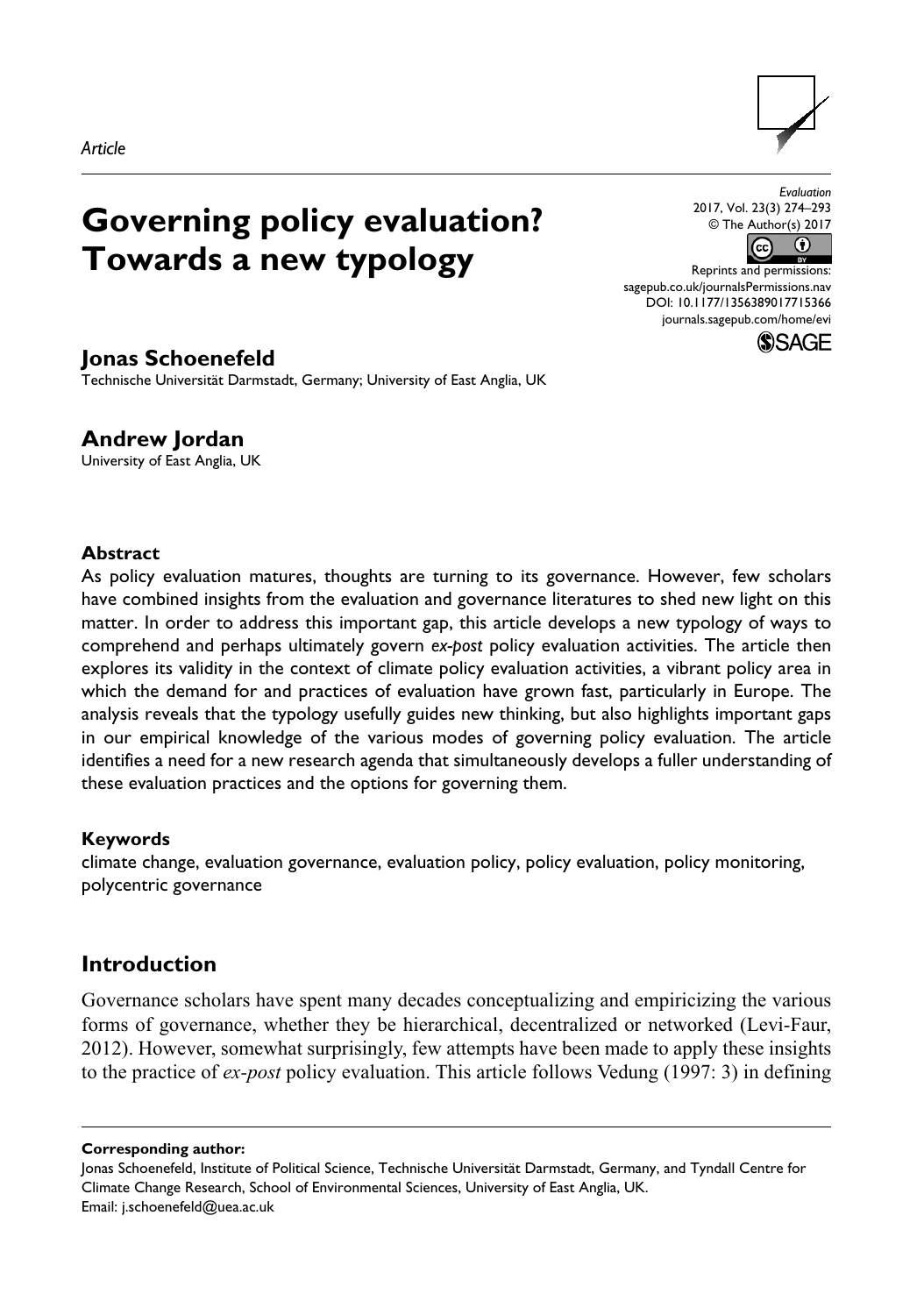policy evaluation as the 'careful retrospective assessment of the merit, worth, and value of administration, output and outcome of government interventions, which is intended to play a role in future practical action situations'.

The lack of sustained attention given to the governance of evaluation activities may stem from the fact that evaluation has thus far mainly been considered in highly specialized communities, in which (important) tasks such as developing evaluation methodologies, guidance for making value judgements, and accounting for patterns of knowledge utilization have been deemed to be especially paramount (e.g. Alkin and Christie, 2004; Mickwitz, 2003; Patton, 1997; Pawson and Tilley, 1997; Vedung, 1997). By contrast, the various ways of organizing – or governing – evaluation have not been explicitly addressed in recent typologies and 'theories about the practice of evaluation' (Leeuw and Donaldson, 2015: 470). Given the growing attention to and interest in policy evaluation by policy-makers and others (e.g. EEA, 2016), coupled with a corresponding growth in investments in evaluation, growing evaluation communities, evaluation activities, and outputs (e.g. Furubo et al., 2002; Jacob et al., 2015; Mastenbroek et al., 2015; Toulemonde, 2000), now seems an opportune moment to pose important questions about the governance of evaluation itself (see, e.g. Hanberger, 2012; Stame, 2006).

This article seeks to develop a new typology in order to comprehend patterns of *ex-post* evaluation conducted by many different kinds of organizations and to provide options for perhaps ultimately governing evaluation. These two objectives will hopefully make the article relevant not only for evaluation theorists, but also for practitioners who may wrestle with more applied questions on how to organize evaluation activities. Our typology draws on the well-known distinction between formal and informal evaluation activities (e.g. Hildén et al., 2014; Weiss, 1993). It also draws on new thinking from polycentric governance; that is, governance activities spread across multiple independent governance centres and levels (see V. Ostrom, 1999), in order to provide deeper insights into the relative merits of conceptualizing and ultimately governing evaluation in more or less hierarchical ways. It also builds on the efforts of earlier scholars, who have advanced the concept of 'evaluation policy', which refers to managing evaluations within a *single* organization (e.g. Trochim, 2009).

In doing so, this article problematizes deeper and more long-standing assumptions about what constitutes 'good' evaluation practice. Evaluation scholars have implicitly raised these questions before. Writing in the pages of this journal, Jacob et al. (2015) considered pluralistic evaluation systems to be more advanced than monocentric or hierarchical ones, but did not fully justify and evidence their claims. Their attempt was symptomatic of a collective failure to draw on governance theories to comprehend evaluation activities, which often bring together multiple actors and interests.

However, this is not for want of trying. For example, a decade ago Mickwitz (2006: 71) asked:

Should the evaluation requirement of EU environmental policies be operationalized by the EU Commission commissioning evaluations? Or by the Council, the Parliament, the Member States or perhaps by the European Environment Agency? Should there be some institutions with specific capacities to conduct evaluations, as in some countries and sectors and what are the pros and cons of different structures?

These remain highly pertinent questions, not least in the context of the transparency provisions in the Paris Agreement on climate change (Schoenefeld et al., 2016; UNFCCC, 2015).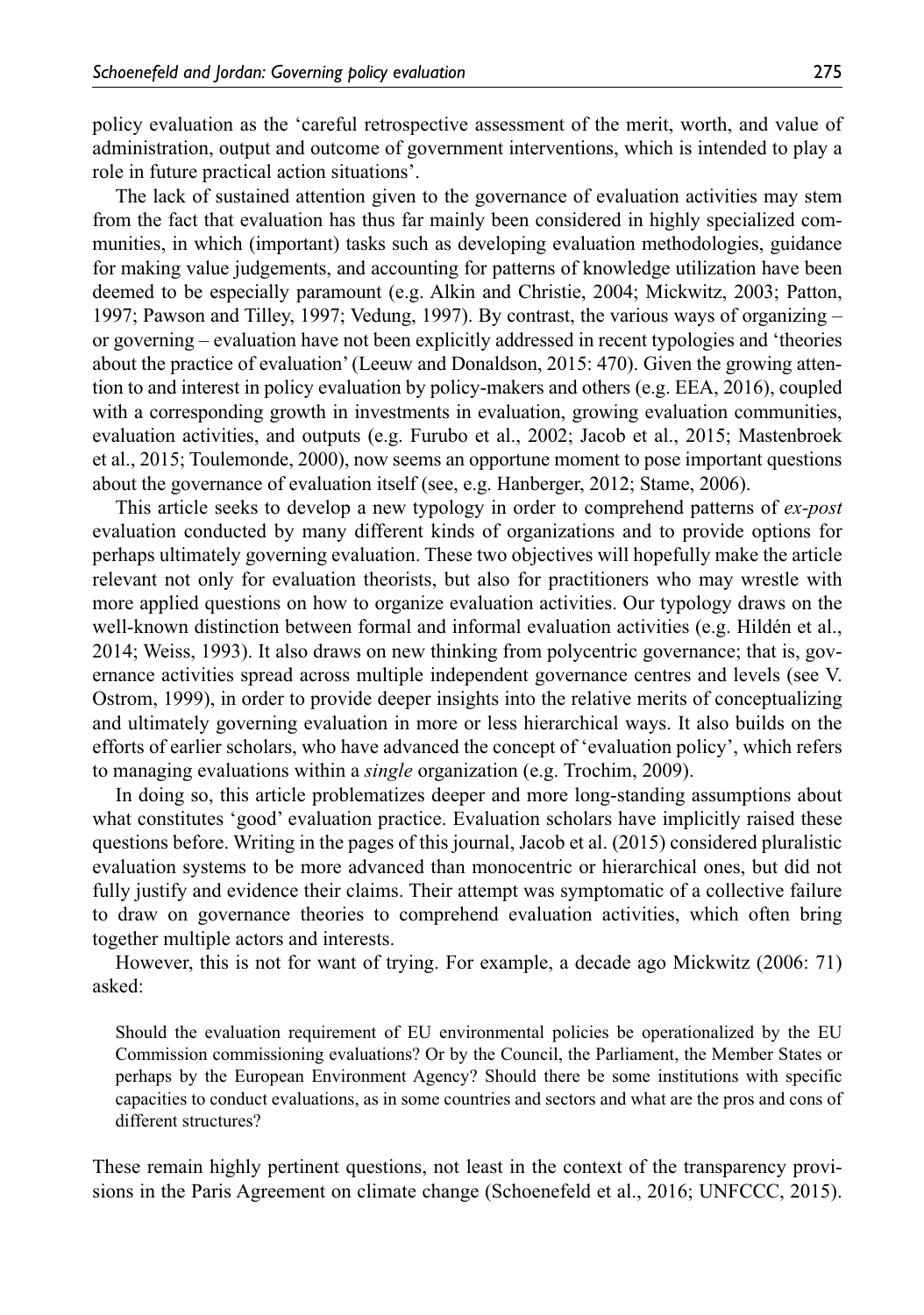While there is some knowledge about the political struggles that have emerged around the allocation of evaluation roles to particular institutions (Martens, 2010), in the case of climate and environmental policies, evaluation and governance scholars have made notably little progress in jointly conceptualizing and perhaps ultimately governing evaluation practices.

This article draws on the empirical case of environment and particularly climate change policy evaluation in the European Union (EU) in order to test the new typology. Although these were not the first sectors in which EU policy evaluation developed (see Crabbé and Leroy, 2008; Mickwitz, 2006; Stame, 2003, 2006; Toulemonde, 2000), recent studies have revealed them to be especially dynamic sites of *ex-post* evaluation (e.g. EEA, 2016; Haug et al., 2010; Hildén, 2011; Hildén et al., 2014; Huitema et al., 2011; Mickwitz, 2013). The European Environment Agency recently argued that '[t]he evaluation of environment and climate policies is, today, a well-established discipline' (EEA, 2016: 4). Correspondingly, Huitema and colleagues (2011) found 259 *ex-post* climate policy evaluation documents between 1998 and 2007 (see also Haug et al., 2010). Similarly, at the time of this writing, a German database of energy policy 'studies' lists 243 documents related to 'climate change'.<sup>1</sup>

Policy evaluation in the EU receives considerable attention from high-level policy actors (see Mickwitz, 2013), such as the European Commission (e.g. Mastenbroek et al., 2015), the European Environment Agency (EEA, 2016; Hildén et al., 2014; Martens, 2010), the European Court of Auditors (Stephenson, 2015) and the member states (Furubo et al., 2002). Stern (2009) has estimated that the European institutions spend approximately 45 million Euros per year on evaluation; Hojlund (2015) has calculated that the European Commission alone employs 140 staff to manage it. However, government-driven climate policy evaluation activities remain highly differentiated across the EU, where countries such as Germany and the UK have significant evaluation capacities, but southern and new member states exhibit much lower activity levels (AEA et al., 2009: 33; Jacob et al., 2015). Outside government, there are also many other actors, such as environmental groups, that should be accounted for (e.g. Haug et al., 2010; Hildén et al., 2014; Huitema et al., 2011; Mickwitz, 2013). Growing attention to evaluation and a wide variety of actors, practices, and evaluation outputs make climate policy a suitable area in which to explore the everyday practices and governance of evaluation within a single political system, namely the EU (see also Jacob et al., 2015; Stern, 2009).

The remainder of this article unfolds as follows: in the second section, the article draws on evaluation literatures to review the important distinction between formal (i.e. state-led) and informal (i.e. society-led) policy evaluation. The third section draws on (polycentric) governance literatures to develop a second continuum ranging from hierarchical to polycentric ways of conceptualizing evaluation. These two continua inform a new typology, which the article introduces in the fourth section, and then discusses in detail with a view to understanding ongoing climate policy evaluation activities in the EU, as documented in the existing literature. The fifth section discusses our results and reflects on the fruitfulness of the typology as well as opportunities for new research.

## **Formal or informal evaluation?**

For analytical purposes, evaluation scholars have found it useful to distinguish between formal (i.e. government-driven) and informal (i.e. society-driven) modes of evaluation. In a ground-breaking article, Weiss (1993) distinguished between 'inside evaluation' conducted by people 'inside' government, and 'outside evaluation' by actors not linked with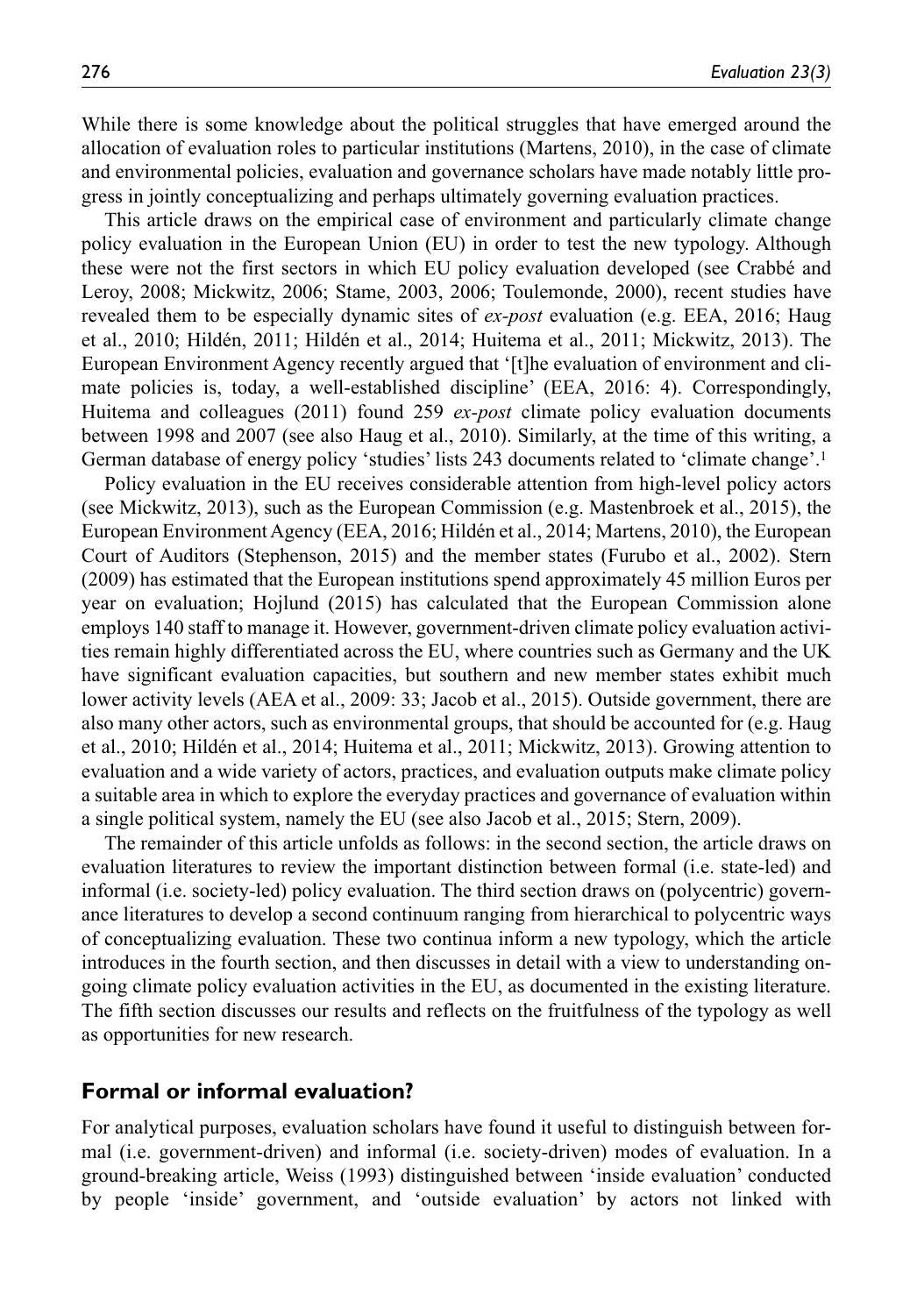government (see also Conley-Tyler, 2005). Other researchers have developed the related notions of 'formal' versus 'informal' evaluation in the EU (Hildén et al., 2014; Huitema et al., 2011). Hildén and colleagues (2014) define formal evaluation as 'state-led' and informal evaluation as 'evaluation activities by non-state actors' (p. 885). Crucial for this article is the fact that each mode comes with a set of potential strengths and weaknesses, which the following section considers.

#### *Formal evaluation*

In-house or formal evaluators may have intimate knowledge of policy processes and the circumstances under which a particular policy emerged, which may in turn make the evaluation more attuned to these and other contextual variables (Toulemonde, 2000; Weiss, 1993). Careful attention to such factors may eventually facilitate the uptake of evaluation knowledge later on in the policy process (Weiss, 1993), an issue that remains a core concern among scholars evaluation (see e.g. Albaek, 1995; Chelimsky, 2006; Fischer, 2006; Hertting and Vedung, 2012; Patton, 1997; Toulemonde, 2000). Furthermore, if governmental actors fund evaluation activities, they may be under considerable pressure to act upon related findings, or respond to them publically.

Conversely, formal evaluation also has well-known weaknesses. Evaluation findings by governmental evaluation actors may be less critical of a given policy and its outcomes than evaluative knowledge generated by non-state actors (Weiss, 1993). Political pressures to 'look good' and avoid negative evaluations may be acute and thus inhibit formal actors from being too critical. Or formal evaluators may knowingly or unknowingly seek evidence in order to support their pre-existing hypotheses or views on a policy by way of a 'confirmation bias' (see Nickerson, 1998). And if unfavourable evaluation results do emerge, governmental actors may have an incentive to suppress them or not draw attention to them if they are published – an important issue, given that evaluation can also inform public debates (Chelimsky, 2006). Evaluation scholars have long argued that it is important to protect the independence of evaluators within government (see Chelimsky, 2009).

Such political pressures also emerge when governmental actors commission organizations outside government to conduct evaluations. For example, evaluation criteria that policy-makers focus on may differ significantly from criteria that those who are subjected to a policy may perceive as adequate (Majone, 1989: 168; Weiss, 1993). Furthermore, the commissioning process may generate principle-agent relationships, which may trigger political struggles around policy evaluation. For example, a recent survey of evaluators in the UK revealed how civil servants have attempted to directly influence the outcome of evaluations (Hayward et al., 2014); another approach involves trying to frame evaluation findings in a more positive light (Weiss, 1993). According to Hayward and colleagues (2014), UK civil servants have used a range of strategies to achieve this, including controlling the research questions addressed by evaluations, or by enacting budgetary-turned-methodological constraints (such as not funding a control group). However, interference at earlier stages in the evaluation process appeared more common than influence at later stages (Hayward et al., 2014). More recent research has confirmed the existence of these dynamics in other countries (see Pleger and Sager, 2016). Another tactic by those who see evaluation as a useless 'bureaucratic burden' has been to allow evaluators very little time to conduct evaluations, leading to superficial results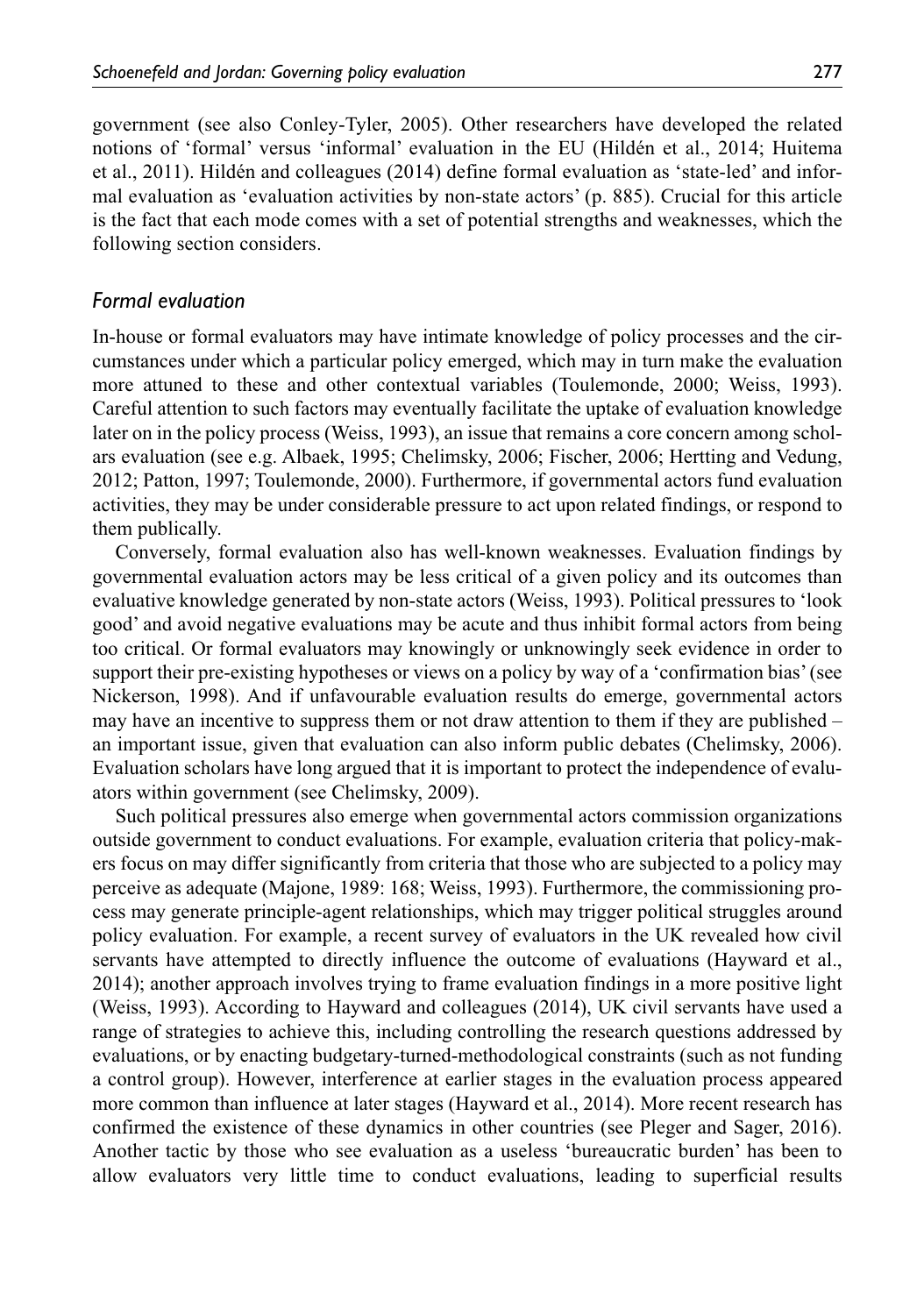(Toulemonde, 2000). In a similar vein, Stame (2004: 504) concluded that: '[e]valuation in Europe suffers from being too constrained by the demands of those who commission evaluations, and by the regulations that are put in place'. In sum, the closeness of formal evaluators to the policy-process may make evaluations more realistic and facilitate uptake. However, the findings are likely to be less radical – indeed civil servants may have incentives to exert continuing influence over evaluators.

#### *Informal evaluation*

By contrast, evaluations performed by non-state actors may take a more critical look at policies (Weiss, 1993). This is because informal evaluators may have fewer incentives to 'look good' or potentially downplay the negative aspects of a policy. In fact, informal evaluators – or their funders – may conduct evaluations precisely to expose the shortcomings of policies in order to pressurize policy-makers to respond. The latter may generate substantial incentives to bring evaluation results into public discussions (see Chelimsky, 2006). By the same token, informal evaluations are more likely to be 'reflexive' (see Fischer, 2006), meaning that they may have more room to critically reflect on extant policy objectives. Informal evaluation may also employ a greater range of criteria (Mickwitz, 2013) in order to pay more attention to policy side effects (see Vedung, 2013) that may not feature in 'distance to target' policy evaluation exercises conducted by formal evaluators (Hildén et al., 2014). By drawing on nongovernmental resources, informal evaluation may also be less affected by electoral and budgetary cycles, as well as shifting political priorities within government. Crucially, they may in principle emerge in the absence of central coordination and stimulation. Of course the true extent to which this happens remains an (open) empirical question.

Informal evaluation activities also exhibit a range of potential weaknesses. Informal evaluators may not have detailed 'inside' knowledge and may thus overlook key aspects of a policy or be oblivious to the (political) process through which a policy first emerged (Weiss, 1993). More critical evaluation results may also prove much less palatable for policy-makers, thus leading to a lower uptake of evaluation knowledge or potentially even outright resistance. Informal actors may simply struggle to fund costly and rigorous evaluation exercises. For example, Löwenbein (2008) estimated a cost of about 100,000 Euros per evaluation of a German structural fund project. In comparison to many governmental actors, all but the most well-funded non-governmental actors may struggle to muster such resources (see Greenwood, 2011: 136–41). The aforementioned 45 million Euros spent by the EU institutions on evaluation every year (Stern, 2009), for example, amounts to more than 10 times the total budget of the WWF's European Policy Office (which is one of the best-funded in Brussels).2 By the same token, informal actors may also have vested interests that diverge from the interests of the wider public. If they have a more or less pre-determined view of preferred policy outcomes, it too can lead to 'confirmation bias'. Substantial funding (such as that available to the fossil fuel industries in the case of climate change) may generate a situation where 'money evaluates', rather than evaluators, compromising idealized visions of 'systematic' or 'pluralistic' evaluation (see Jacob et al., 2015). In short, formal and informal evaluators and/or their funders may have considerable incentives to use policy evaluation as another weapon in policy battles. It is thus an open question as to whether evaluation activities really emerge organically from the bottom  $up - a$  point to which the article shall return.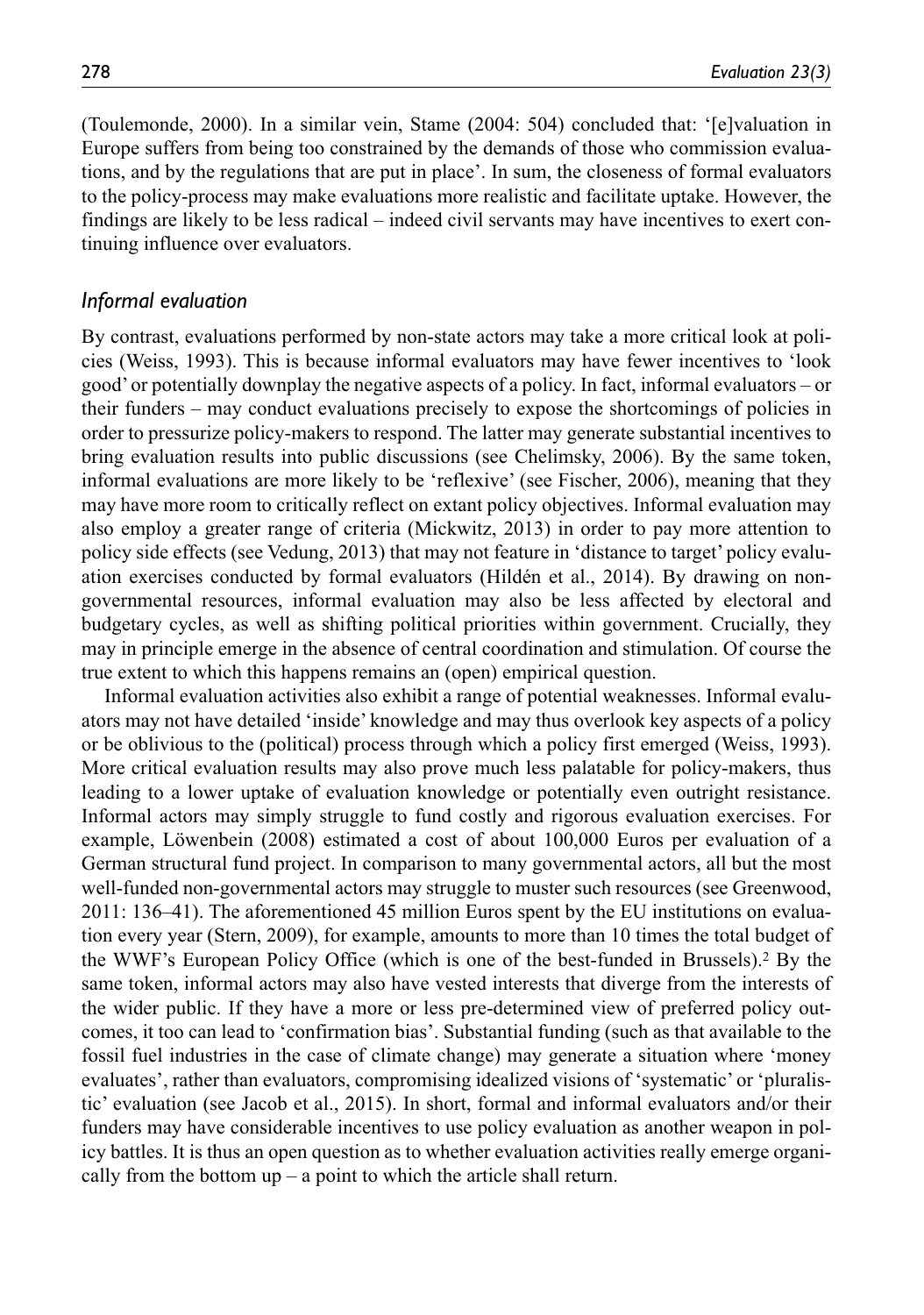| Formal (state-led) evaluation                                                                                                                                                                                                      | Informal (society-led) evaluation                                                                                                                                                                                                                                                                                                                                                                                                       |  |  |
|------------------------------------------------------------------------------------------------------------------------------------------------------------------------------------------------------------------------------------|-----------------------------------------------------------------------------------------------------------------------------------------------------------------------------------------------------------------------------------------------------------------------------------------------------------------------------------------------------------------------------------------------------------------------------------------|--|--|
| Strengths:<br>• Better uptake?<br>Inside knowledge, more realistic<br>Weaknesses:<br>• Lack of independence, less critical<br>Little publication if evaluations are<br>negative<br>• Governments trying to influence<br>evaluators | Strengths:<br>• More critical?<br>• More publication/public discussion?<br>• Lower conflict of interest/influence of<br>governmental actors<br>• Greater scope to be 'reflexive' and focus on<br>side-effects<br>Weaknesses:<br>• Lack of internal knowledge/realism?<br>• Lower uptake/fewer incentives to use results<br>unless there is public pressure<br>• Limited or lopsided funding; not self-organizing?<br>• Interest-driven? |  |  |

|  | Table 1. Theoretical strengths and weaknesses of formal and informal evaluation. |  |  |
|--|----------------------------------------------------------------------------------|--|--|
|  |                                                                                  |  |  |

Based on: Hildén and colleagues (2014), Huitema and colleagues (2011), and Weiss (1993).

# *Summary*

With a view to individual policy evaluations, there are thus numerous considerations that flow from the involvement of formal and informal actors in evaluation (see Table 1). There is, in short, no approach which is obviously 'better' – each has strengths and weaknesses. Drawing on the work of polycentric governance scholars, it is likely that the efficacy of different approaches depends on their 'fit' with overall socio-political circumstances (see Ostrom, 1990). However, if evaluation is to contribute to a better understanding of socio-environmental systems, it cannot be limited to evaluating single policies. Thus a key question is how to govern the evaluation of multiple policies across many scales and sectors of governance, such as exists in the EU. In the EU, governors claim to have deployed well over 1000 separate policies to address climate change (Schoenefeld et al., 2016). The following section unpacks the strengths and weaknesses of two potential forms of organizing evaluation activities, namely hierarchical and polycentric.

# **Hierarchical or polycentric evaluation?**

So far, the discussion has more or less assumed one level of governance and hence level of evaluation activities. However, in line with many other governance processes, policy evaluation has evolved into an increasingly multi-level affair (see Hooghe and Marks, 2010; Stame, 2008). In order to capture this aspect, we differentiate between two ways of governing: hierarchical (or top-down evaluation) conducted and coordinated by a central actor; and more decentralized (or polycentric) potentially conducted by 'self-organizing' evaluators. This section disentangles the strengths and weaknesses of each approach.

# *Hierarchical evaluation*

In principle, evaluation activities organized by a single actor – which could but need not necessarily be a state – exhibit several strengths. A single evaluator (or institution) may be able to set common evaluation standards and thereby make the results across multiple policies more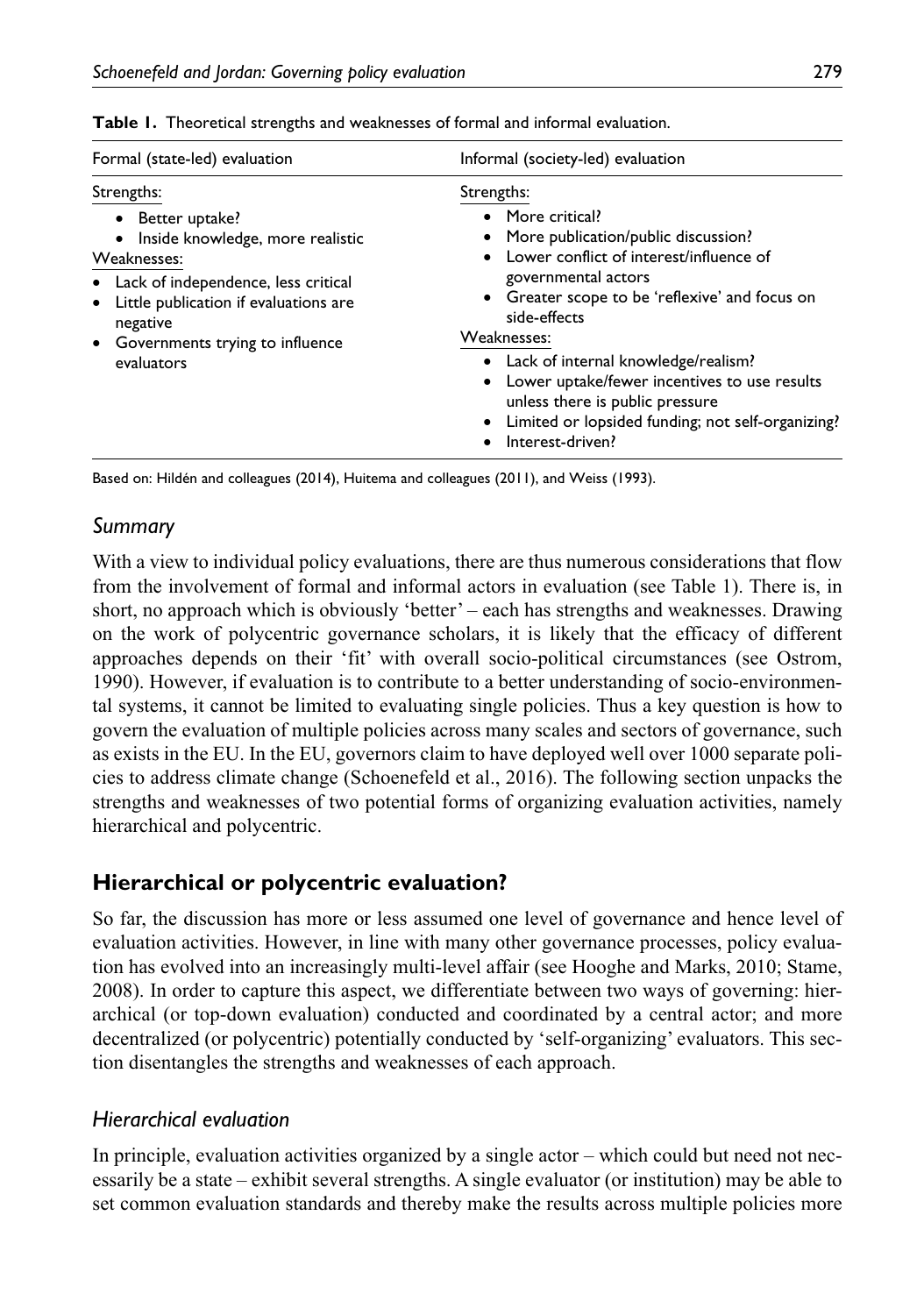comparable, which is a key concern, especially regarding climate policy (e.g. Aldy and Pizer, 2015; Aldy et al., 2016; Feldman and Wilt, 1996; Purdon, 2015; Schoenefeld et al., 2016). A single evaluator may also have greater resources than multiple smaller actors, which may translate into stronger evaluation capacities. Hierarchical evaluation can also facilitate the coordination of evaluation activities in order to avoid duplication of costly analysis, and provide one central location from which evaluative knowledge diffuses. Crucially, a central actor may be able to exert the 'political pressure' needed to foster effective coordination of evaluation (for related arguments on policy coordination, see Jordan and Schout, 2006: 271; Peters, 1998). For example, De Burca and colleagues (2014) suggest that in a context of 'global experimentalist governance', 'a new kind of centre [is required], pooling information and organizing peer evaluation of it, and on occasion responding to (or invoking the threat of) a penalty default' (pp. 478–9).

By the same token, hierarchically-organized evaluation may also suffer from several weaknesses. For example, streamlined standards may prove insensitive to contextual effects, such as (un)intended side effects, which can be crucial factors in judging the success and/or failure of particular policies (e.g. Ostrom, 2010; Thompson et al., 2014). For example, the Intergovernmental Panel on Climate Change (IPCC), the main provider of authoritative scientific advice to governments, has highlighted many potentially beneficial side effects of climate policy. But it remains questionable whether standardizing evaluation adequately captures them all (Somanathan et al., 2014). Furthermore, centrally organized evaluation can be perceived as a way of 'policing' policy performance aimed at control, which could potentially provoke resistance from lower-level actors (see Schoenefeld et al., 2016; Stame, 2008). If such resistance morphs into minimal or even no cooperation, the quality of evaluation may suffer since evaluators may, for example, depend on information from the actors who are being evaluated (Chelimsky, 2006). Hierarchically organized evaluation may also suffer from higher risks of systemic failure, given that it may be difficult to change approaches and standards if they prove unsuitable (for more on this argument, see Ostrom, 2010). Or it may simply miss more innovative policies, which have not yet been incorporated into formal monitoring and evaluation systems. Finally, in many settings, such as the United Nations Framework Convention on Climate Change (UNFCCC), a single, hierarchical evaluation actor may simply be politically infeasible in the short term.

#### *Polycentric evaluation*

If, as Carlsson (2000) suggests, complex policy environments benefit from more bottomup evaluation methodologies, then which actors function at 'the bottom'? The strengths and weaknesses of polycentric evaluation are the inverse of hierarchical evaluation. Polycentric evaluation in principle exhibits more flexibility and sensitivity to context as evaluators can adjust evaluation criteria to local circumstances. According to classic arguments by polycentric governance scholars, this flexibility translates into lower risk of systemic failure, because evaluators can address problems locally, and failure in one part of the evaluation system does not necessarily generate systemic failures (see Ostrom, 2010). Furthermore, more local evaluation may lead to more local ownership of evaluation results, and reduce perceptions that they are being 'policed' from the top. Local ownership could also lead to a greater uptake of evaluation knowledge. Finally, local actors may face incentives to spread their evaluation findings to others and even profit from them. Very early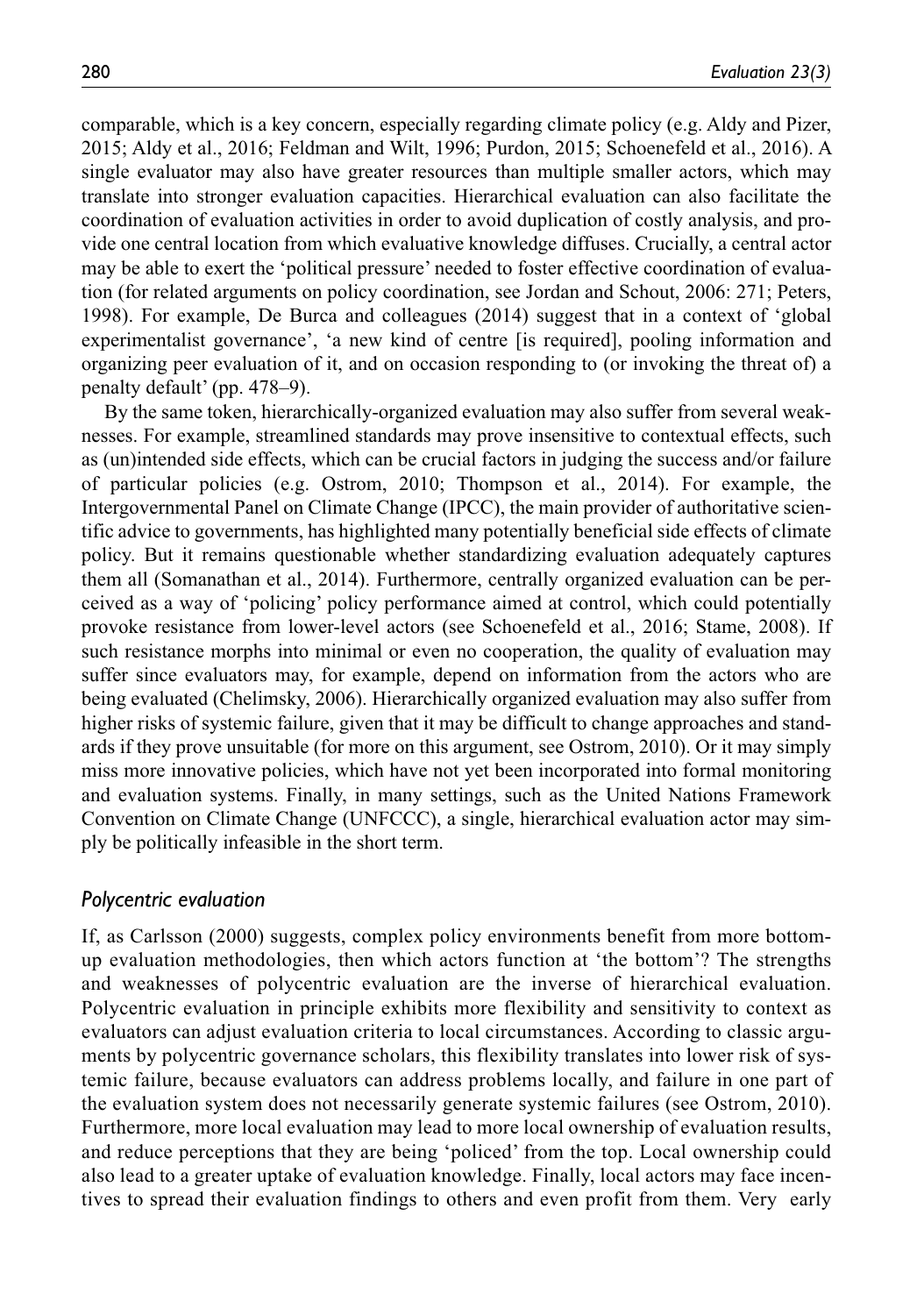adopters may want to share their experiences with others and thus engage in consulting activities. Crucially, polycentric evaluation does not rely on a single evaluation actor and thus proves more suitable to situations in which a dominant governor does not exist, as is currently the case with many transnational efforts to address climate change (Chan et al., 2016; Ostrom, 2014; Widerberg and Stripple, 2016).

Polycentric evaluation may, however, also exhibit a range of weaknesses in the absence of a central coordinator. Multiple, localized evaluation standards may stifle the ability to compare evaluation results across multiple policies and draw cumulative conclusions. Whether or not convergence in evaluation methods and standards happens without coordination remains an open question. Relatedly, if evaluation approaches and standards change frequently, it can become difficult if not impossible to track policy development over time. This may be particularly problematic for policies with long life spans, such as those in the climate change area. Given the cost of some evaluation activities (see e.g. Löwenbein, 2008), evaluation and evaluative knowledge may not be freely available, and thus be subject to collective action dilemmas identified in earlier literatures (e.g. Ostrom, 1990). Furthermore, while early adopters of evaluation may be keen to share their findings with others, the incentive to share lessons from failed attempts may be much lower or even non-existent. Such experiences are just as important as those related to success, because they can prevent others from similar mistakes. But who will communicate those failures and related insights?

Not all agree, however. A key insight from the polycentric governance approach (see Ostrom, 1990; V. Ostrom, 1999) is that local actors may enjoy considerable self-governing capabilities. In recent decades, empirical evidence has emerged which emphasizes how local actors manage to build enduring institutional systems to monitor and govern their local resource use (Ostrom, 1990). They may be in a better position to govern evaluation in ways that better fit local contexts (Ostrom, 1990). In such circumstances, panaceas (i.e. 'one-sizefits-all' approaches based on abstract reasoning from first principles) are less likely to work (Ostrom et al., 2007). But do these insights hold for all evaluation activities? While Ostrom (2005: 280) argued that local actors may in principle have the capacity to pool resources in order to conduct evaluations, it remains unclear whether and to what extent the self-organization of evaluation is indeed an empirical reality.

## *Summary*

Taken together, governing evaluation activities hierarchically or polycentrically comes with a range of potential strengths and weaknesses, which Table 2 summarizes.

## **Governing evaluation**

So far, our discussion has revealed that there is no inherently 'better' way of governing evaluation. In fact combining the two dimensions produces a  $2\times 2$  typology which opens up a range of potential combinations of strengths and weaknesses. Figure 1 details four key modes of governing evaluation given that both dimensions (formal/informal, hierarchical/polycentric matter). This section asks to what extent it is possible to use this typology to comprehend on-going evaluation activities, and thus potentially explore new ways of governing them in the future. Importantly, our typology includes both actor types (the two continua) and the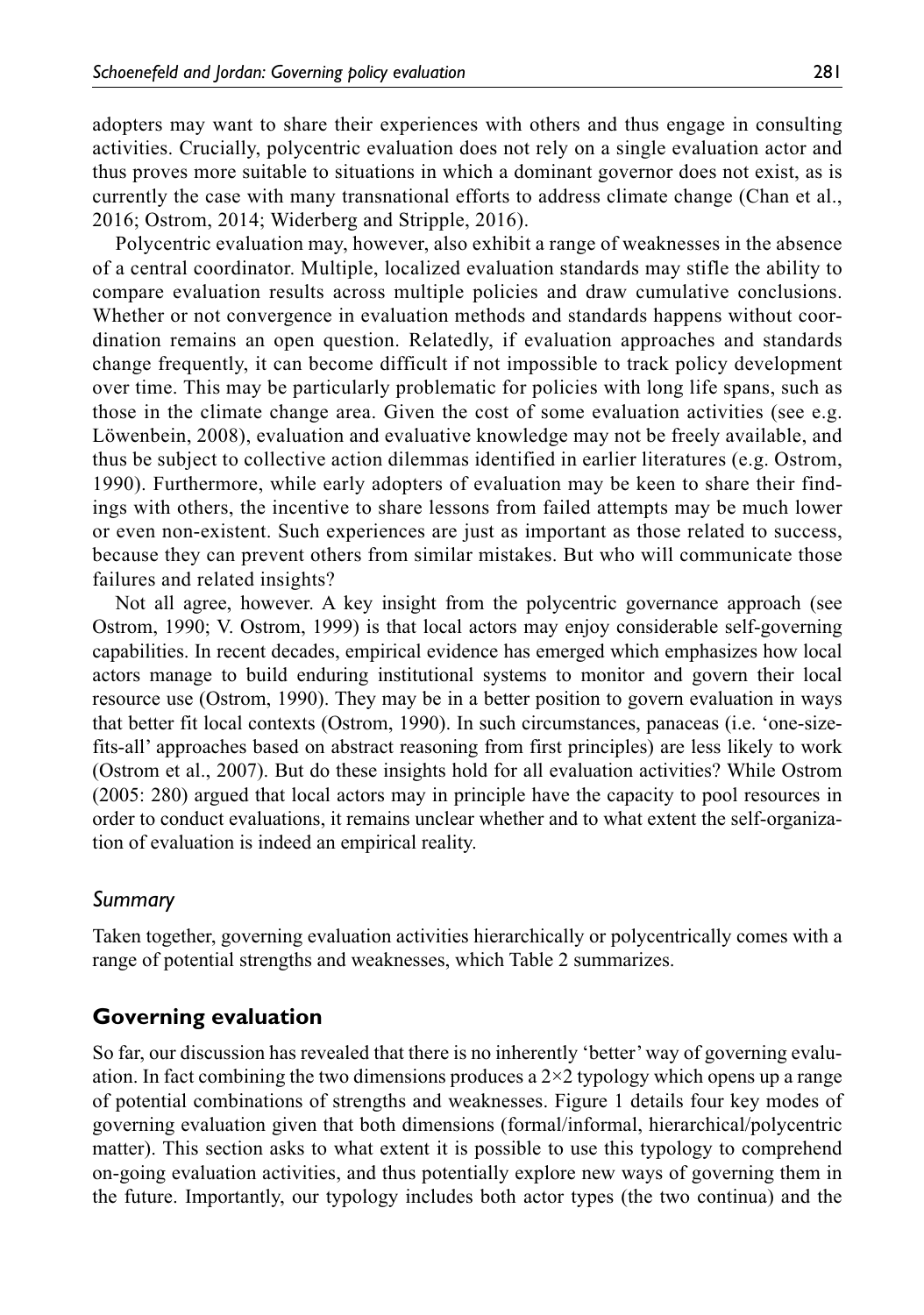| Hierarchical evaluation                                                                                                                                                                                                                                                                                                                                                                                                                                                                                              | Polycentric evaluation                                                                                                                                                                                                                                                                                                                                                                                                                                                                                                                                                                                                                  |  |  |  |
|----------------------------------------------------------------------------------------------------------------------------------------------------------------------------------------------------------------------------------------------------------------------------------------------------------------------------------------------------------------------------------------------------------------------------------------------------------------------------------------------------------------------|-----------------------------------------------------------------------------------------------------------------------------------------------------------------------------------------------------------------------------------------------------------------------------------------------------------------------------------------------------------------------------------------------------------------------------------------------------------------------------------------------------------------------------------------------------------------------------------------------------------------------------------------|--|--|--|
| Strengths:<br>• Common standards/comparability<br>Coordination - little duplication, perhaps<br>better knowledge diffusion?<br>Funding/support?<br>More evaluation capacity<br>Weaknesses:<br>Insensitivity to context $\rightarrow$ key to policy<br>$\bullet$<br>success<br>May be perceived as 'policing' $\rightarrow$ actors<br>٠<br>unwilling to evaluate/cooperate?<br>High risk of systemic failure; difficult to<br>$\bullet$<br>address problems/change course<br>• What if there is no central actor with | Strengths:<br>• Acknowledges self-organizing capacities; more<br>localized 'ownership' of evaluation activities<br>• 'Uncomfortable'/evaluation results more likely<br>to emerge, particularly if addressing influences<br>from different governance levels<br>Sensitivity to context<br>Low risk of systemic failure $\rightarrow$ if one part of<br>the system fails, there are still many others<br>Does not rely on a single actor<br>Weaknesses:<br>Multiple standards, hard to compare?<br>Collective action problem - policy evaluation/<br>knowledge as a common pool resource?<br>• Lack of resources at lower levels; lack of |  |  |  |
| sufficient resources to evaluate (e.g.<br>UNFCCC?)                                                                                                                                                                                                                                                                                                                                                                                                                                                                   | evaluation capacity                                                                                                                                                                                                                                                                                                                                                                                                                                                                                                                                                                                                                     |  |  |  |

**Table 2.** Strengths and weaknesses of hierarchical and polycentric evaluation.

Based on Elinor Ostrom (2010, 2014) and Vincent Ostrom (1999).



Figure 1. Approaches to governing policy evaluation.

standards and methods used by these actors (in each of the quadrants). This section draws on the existing literature in order to explore the extent to which these four modes can be detected in the EU. In doing so, it seeks to provide a basic 'plausibility probe' (Eckstein, 2000) of our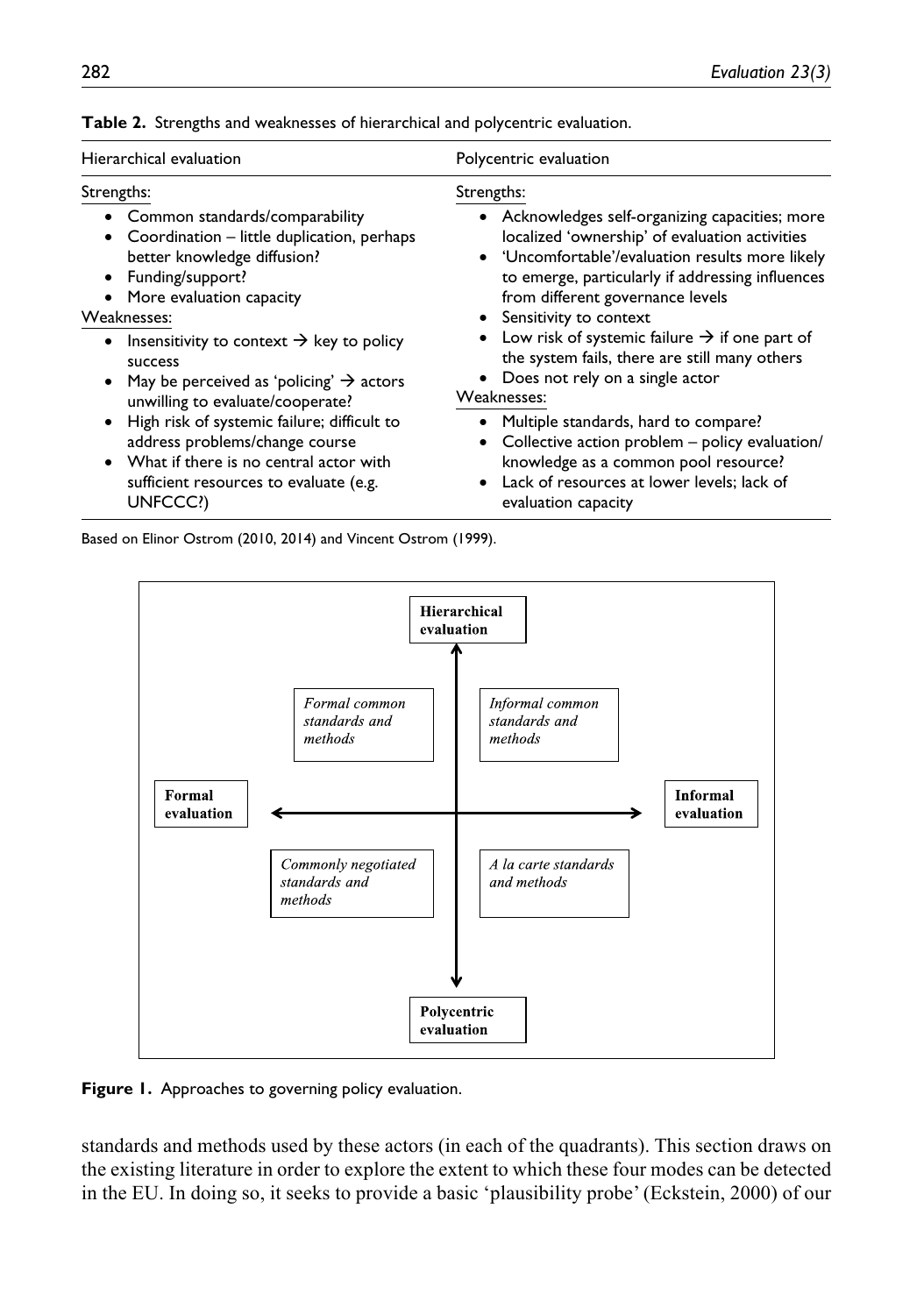typology to assess its ability to organize extant empirical knowledge and comprehend potential new ways to govern evaluation.

#### *Formal common standards and methods*

The top left corner of Figure 1 harbours formal common standards and methods enacted by governmental actors in a hierarchical fashion. At the EU level, considerable efforts have been made to harmonize and institutionalize evaluation practices. The European Commission – arguably one of the most important advocates and exponents of evaluation in the EU (Mickwitz, 2013) – has published a series of communications which have sought to encourage and systematize evaluation (European Commission, 1996, 2007, 2013). A 2007 communication includes a set of evaluation standards in order to streamline evaluation, as older standards were perceived to be unable to produce high-quality evaluations. However (and in line with our conceptualization), the limitations of its approach quickly became apparent to scholars. For example, Mickwitz (2013) pointed out that the 2007 evaluation standards did not include side effects. Furthermore, the 2007 communication clearly highlighted the tension between hierarchical control and evaluator independence by asserting that 'evaluators must be free to present their results without compromise or interference, although they should take account of the steering group's comments on evaluation quality and accuracy' (European Commission, 2007: 23). Evidence from the UK and other countries (see Hayward et al., 2014; Pleger and Sager, 2016) raises doubts about the feasibility of maintaining such a stance. Stern (2009) too wrote that at EU level 'there is a widespread perception in the evaluation community that independence is not always highly valued' (p. 72).

Hierarchical forms of evaluation can also trigger considerable resistance from lower levels (Stame, 2008), a tendency which can certainly be observed in EU climate policy. As signatories of the UNFCCC, from 1993 the EU member states implemented greenhouse gas emission and eventually policy reporting requirements through a bottom-up 'Monitoring Mechanism' (Haigh, 1996; Hyvarinen, 1999). Although many EU member states have signed up to the need for more *ex-post* evaluation in principle, in the area of climate change they were reluctant to centralize climate policy monitoring in the European Commission or the European Environment Agency (Hildén et al., 2014; Schoenefeld et al., 2016), even though greater standardization had been repeatedly recommended by researchers (Mela and Hildén, 2012). So although the Monitoring Mechanism has been revised twice (in 2004 and 2013 respectively)<sup>3</sup>, 'less than  $10\%$  of the entries in the 2011 reporting cycle included quantitative data based on *ex post* evaluations' (Hildén et al., 2014: 898). In other words, most of the monitoring generates *ex-ante* predictions of what member states *hope* their policies will deliver (Hildén et al., 2014; Schoenefeld et al., 2016). Furthermore, EU member states are reluctant to allow the Commission to elicit more detailed, policy-specific data; many prefer to report on the effectiveness of 'bundles' of policies rather than individually (Hildén et al., 2014). Withholding information on individual policy instruments could be one strategy to mask the ineffectiveness of particular policy instruments in order to protect particular policy 'instrument constituencies' (Voß and Simons, 2014; see also Kerr, 2007). Taken together, while the EU has regularly estimated the impacts of its climate policies since the early 1990s, little of this activity draws on *ex-post* data; in fact there is considerable political resistance to giving EU-level actors more control (Schoenefeld et al., 2016).

Meanwhile, the Commission has also tried to harmonize climate policy evaluation among member states. In 2009 and 2012, it commissioned two studies with a view to streamlining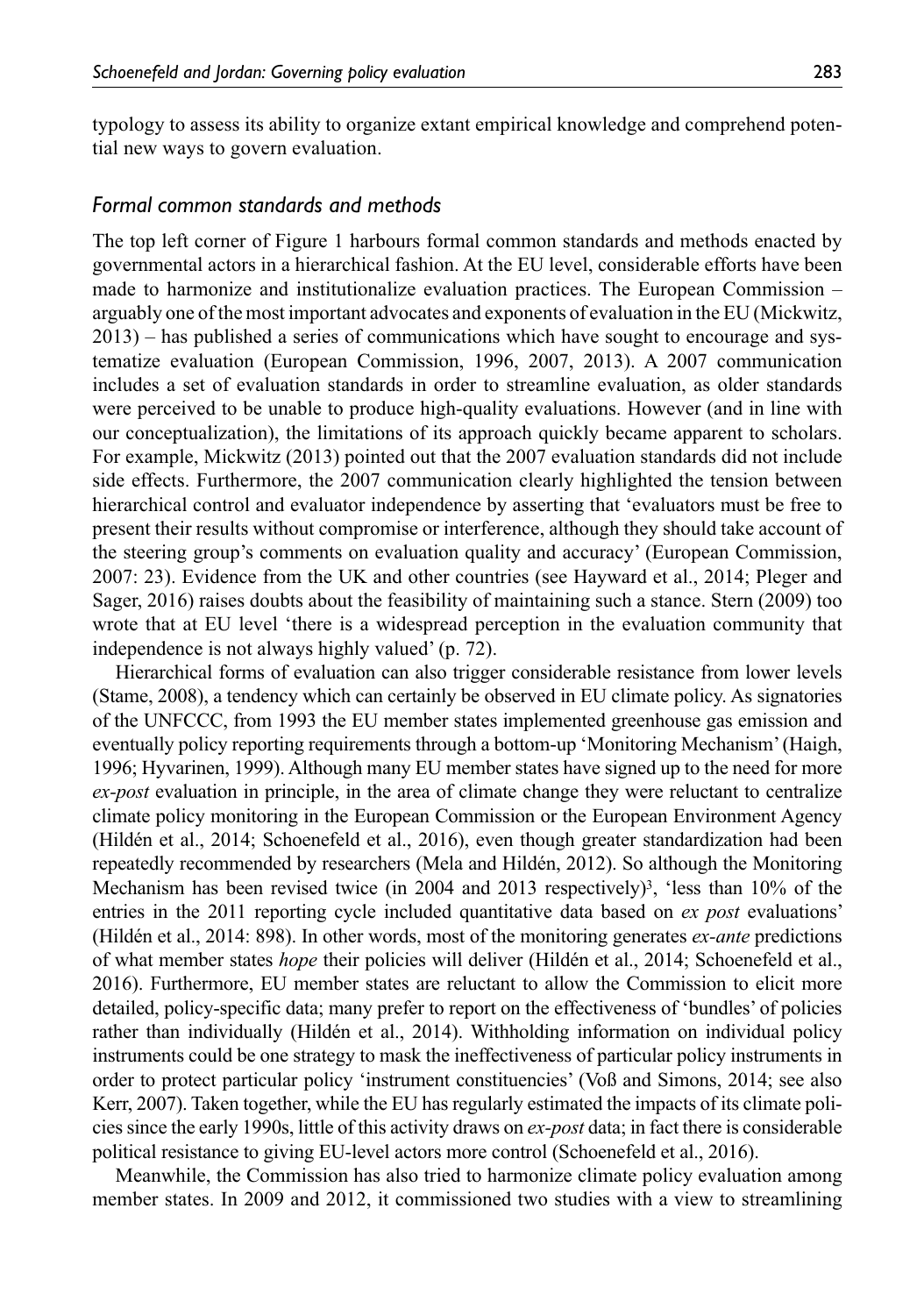standards (AEA et al., 2009; Öko-Institut et al., 2012). However, these studies were rather critical of harmonization. For example, the Öko-Institut (2012: iv) identified various obstacles to methodological streamlining, concluding that there was no 'one size fits all' solution to evaluation (see also Toulemonde, 2000). On-going technical disputes over measuring the greenhouse gas content of certain sources have further undermined efforts to promote greater centralization. A controversy between the EU and Canada over the cumulative greenhouse gas emissions from the production of oil from tar sands showed that even relatively technical estimates about the greenhouse gas content of certain fuels can at times become intensely political (see Neslen, 2011). It is also worth noting that the drivers of centralization vary considerably at the EU member state level: Mela and Hildén (2012) found that the UK had issued considerably more guidance than other EU member states.

Taken together, enacting common evaluation standards and methods has created intense political conflict (Schoenefeld et al., 2016). However, EU member states have often attempted to relegate this to the domain of the 'unpolitical' (see Hildén et al., 2014). Thus, while governmental actors appear to be investing in evaluation (see above), the other putative strengths of more top-down and hierarchical approaches have not yet materialized, namely with a view to generating common evaluation and monitoring standards.

#### *Informal common standards and methods*

The right top quadrant of Figure 1 contains common standards and methods, enacted by societal actors, who also engage in evaluation activities. One prominent example is the 'European Environment Evaluators Network' (EEEN), which belongs to the much larger, international 'Environmental Evaluators Network'. It aims to bring environmental evaluators together in order to facilitate knowledge exchange.4 However, while a range of formal and informal actors are now involved, the original impetus for this network appears to be formal, driven by the United States (US) Environmental Protection Agency and the US-based National Fish and Wildlife Foundation, a non-profit grant-giving conservation organization overseen by the US federal government.<sup>5</sup> Rather than proposing evaluation standards, these organizations endeavour to spread evaluation knowledge and 'best' practice. Another, more climate policy-focused example is Climate-Eval,<sup>6</sup> a 'community of practice set up by the IEO [Independent Evaluation Office of the UN's Global Environment Facility] with donor support in 2008' (Uitto, 2016: 111). It maintains an email list, publishes guides on policy evaluation (see Woerlen, 2013), and maintains a database of evaluation studies. Similar to the EEEN, this is an international 'community of practice' that works through informal, peer-to-peer knowledge exchange and learning. This approach has also manifested itself in the emergence of evaluation societies in numerous countries and at EU level (Jacob et al., 2015).

Informal actors have also become involved in organizing evaluation knowledge. In contrast to academia, where knowledge management and database systems are relatively advanced, to date there are no integrated evaluation knowledge management systems in evaluation (however, sub-systems do exist in some fields such as development aid – see Liverani and Lundgren, 2007). In the area of climate change, several actors have attempted to create databases of evaluation documents. Important (but still limited) examples include an online database managed by the European University Institute,<sup>7</sup> one in Germany focusing on renewable energy policy evaluations,8 another managed by the Climate-Eval initiative,9 and the Architectures of Evaluation approach<sup>10</sup> pursued by the US Environmental Protection Agency and the EEA.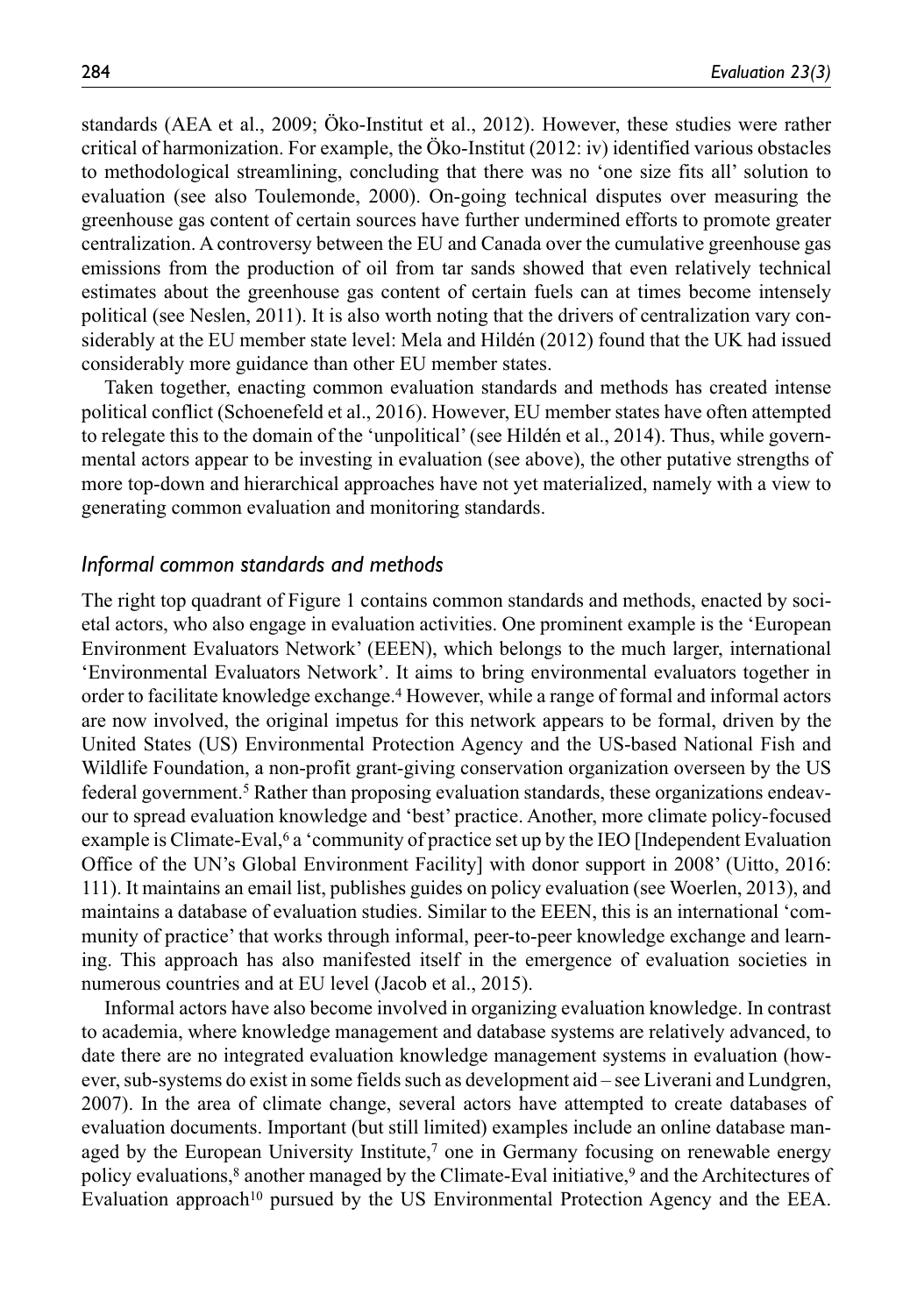Crucially, however, formal, governmental actors support the German and the Climate-Eval databases.

Another, and arguably different approach to standardizing climate evaluation is to certify evaluators. For example, Thomas Dreesen suggested the possibility of creating an organization of 'chartered' energy efficiency evaluators at the 2014 International Energy Program Evaluation Conference in Berlin (see Cooney et al., 2014), an idea that is already being practised by the Japanese Evaluation Society on general policy evaluation (Jacob et al., 2015). Generally, this idea appears to be picking up steam in the evaluation literature (see McDavid and Huse, 2015). The idea is to create a structure similar to that of chartered accountants. Such proposals have emerged because of a growing awareness that evaluation is simply too context-specific for standardized methods. Hence, the idea is to generate a group of certified professionals to conduct evaluations.

Taken together, there are numerous informal actors that have tried to standardize evaluation practices, usually through networks, knowledge exchange activities and professional accreditation. While these actors have created some evaluation databases, in the area of climate policy they have so far not been able to produce common evaluation standards and/or metrics. Crucially, and somewhat at odds with the expectations of polycentric governance theorists (see Ostrom, 2005), a significant impetus for these initiatives has come from governmental actors, or at least actors that receive considerable central governmental support. This support has in turn enabled other organizations to join. In other words, governmental actors are by no means the only ones driving evaluation, given that informal actors often collaborate to work towards more cohesion in climate policy evaluation.

#### *Commonly negotiated standards and methods*

At the EU level, the European Environment Agency (EEA) is at the centre of many networks of actors who shape climate policy evaluation standards. As Martens (2010) explains, those that established the EEA in 1991 disagreed on its role: while the Commission and a number of member states wanted it to generate environmental data, the European Parliament envisioned that it would adopt an independent and/or policy scrutinizing role (see also Waterton and Wynne, 2004). While these disagreements were eventually buried in ambiguous language in the regulation that established the EEA, the politics have never entirely disappeared. Particularly in the first decade of its existence, tensions emerged between the EEA and the Commission's Directorate–General (DG) for the Environment, with the former seeking a stronger policyanalysis role, and the latter preferring more data collection (Martens, 2010). To this day, the initially strong emphasis on data collection remains (Martens, 2010; Mickwitz, 2013), but the EEA has started to indicate its willingness to engage in more policy evaluation (EEA, 2016).

The EEA plays a key role on climate policy evaluation in the EU because it operates the EU's Monitoring Mechanism for greenhouse gases and, increasingly, policies and measures to reduce them (EEA, 2016). Clearly, the revision of the Monitoring Mechanism and the significant concessions made by the Commission in this process (see above) can be understood as ultimately producing a set of 'negotiated' evaluation standards (Hildén et al., 2014). For example, in a public consultation on plans to revise the mechanism, many respondents voiced their dissatisfaction with the existing situation.11 The negotiations took place between the national level (EU member states) and the EU level (Commission), but also included the European Parliament, which had to formally sign off on the new regulation (Schoenefeld et al., 2016). These negotiations were arguably conducted in the 'shadow of hierarchy' (see Börzel and Risse, 2010), because EU member states held the upper hand. They knew that a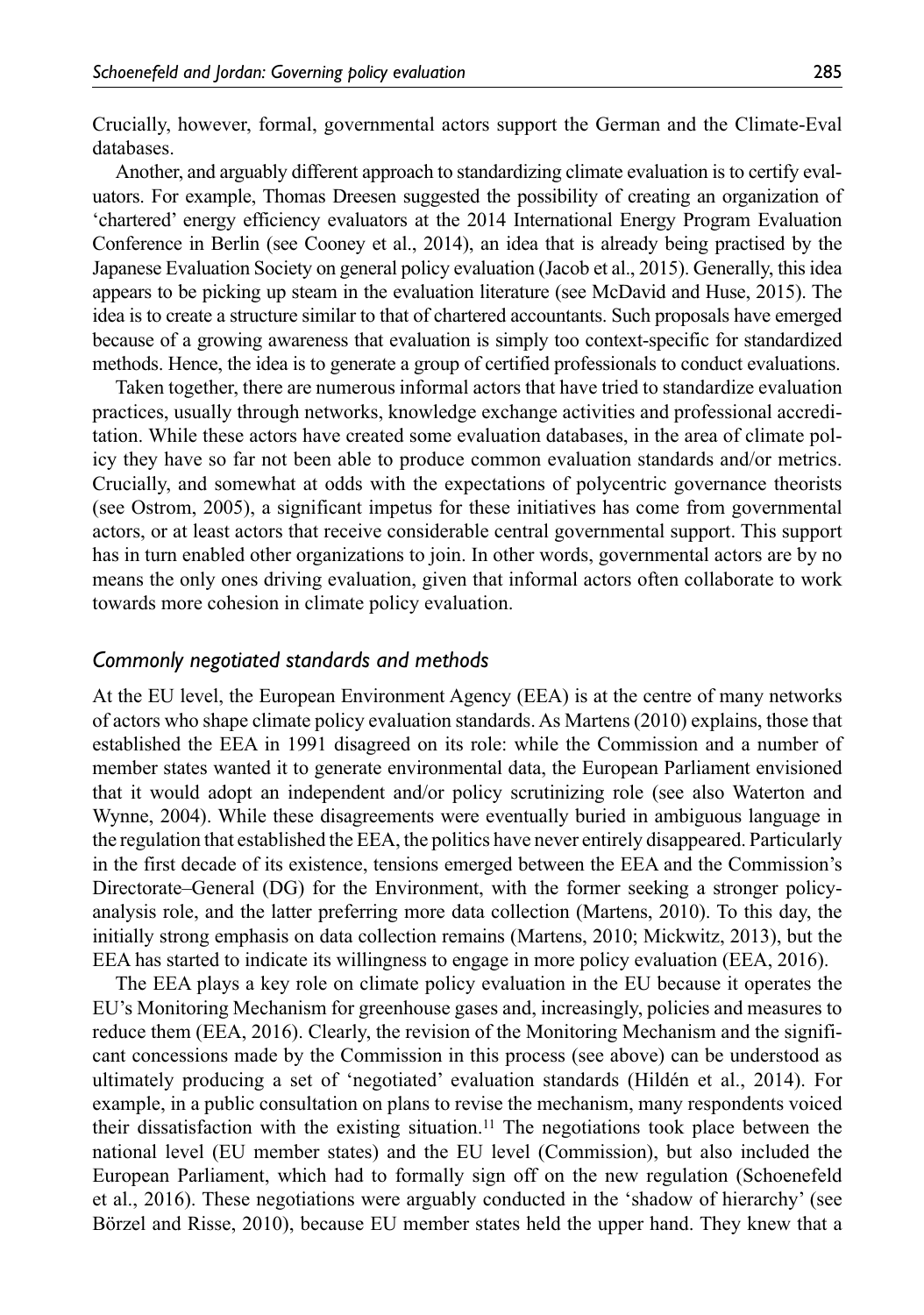very weak revision of the Monitoring Mechanism could result in ever-more centralized climate policy evaluation later on. It remains to be seen whether the EEA will exploit any available leeway to drive monitoring more in the direction of policy evaluation.

However, it remains an open question whether these negotiated standards are sufficient: scholars have recently raised doubts about the validity of the data provided through the Monitoring Mechanism (Hildén et al., 2014; Schoenefeld et al., 2016). More broadly, Aldy (2014) has highlighted that the policy monitoring standards negotiated under the UNFCCC, which underwrite the EUs monitoring mechanism, are insufficient to track climate policy over time. Taken together, it remains unclear whether independent actors such as the EEA can negotiate and use standards that are sufficient to compare policy over time and highlight potential shortcomings, particularly given the strongly political nature of the negotiations. Climate policy evaluation in the EU thus reveals some scope for, but also very real political limits to, changing the balance between evaluation and monitoring (Schoenefeld et al., 2016).

### *A la carte standards and methods*

Given many gaps in empirical evidence, scholars know much less about the right bottom quadrant in Figure 1. Existing literatures highlight the great variety of actors involved in evaluation across the EU. As Versluis and colleagues (2011: 224) write: 'EU evaluation culture is political and pluralistic, characterized by a variety of organizations willing to pay significant sums of money to finance research that may produce data in support of their political views'. Evidence from the only available large-scale meta-analysis of climate policy evaluation documents suggests that a range of formal and informal actors evaluate climate policies across the EU (Haug et al., 2010; Huitema et al., 2011). The European Commission is one of the most active producers of evaluation knowledge across sectors (Mastenbroek et al., 2015). Hildén (2014) writes that with regard to the landmark EU emissions trading scheme, informal evaluators, such as the Union of the Electricity Industry, have commissioned many evaluations. In addition, informal academic evaluators have also become ever more important (Hildén, 2014).

While Ostrom (2005: 283) argued that smaller organizations can in principle pool resources in order to conduct evaluations, current literatures suggest that the extent this is happening in EU climate policy is rather limited, although there are some notable exceptions such as the Climate Action Tracker (see Fransen and Cronin, 2013, for a review). When this happens, it can also generate significant benefits for local organizations: for example, by turning '100% renewable', the village of Feldheim in Germany has attracted worldwide attention (Ratzesberger, 2014).

In the meta study conducted by Huitema and colleagues (2011), less than 10 of the 259 evaluations analysed were conducted by industry or trade associations; indeed, the number of evaluations done by non-governmental organizations was less than 20 between 1998 and 2007. Thus, current data cast doubt on whether climate policy evaluation is likely to selforganize in the way that Ostrom (2005) suggested. As far as evaluation standards are concerned, Huitema and colleagues (2011) found that goal attainment and effectiveness were most widely used, as were a range of other criteria. This rather limited set of frequently used criteria could allow for some comparability in determining evaluation results. In another, smaller meta-analysis of climate policy evaluation studies, Mela and Hildén (2012) found that cost effectiveness was a more commonly used criterion, but concluded that climate policy evaluation practice tends to be very heterogeneous across the EU. Crucially, significant doubts remained as to whether informal evaluation can fill gaps left by formal evaluation actors, particularly with a view to critically reflecting on extant policy goals (Huitema et al., 2011; see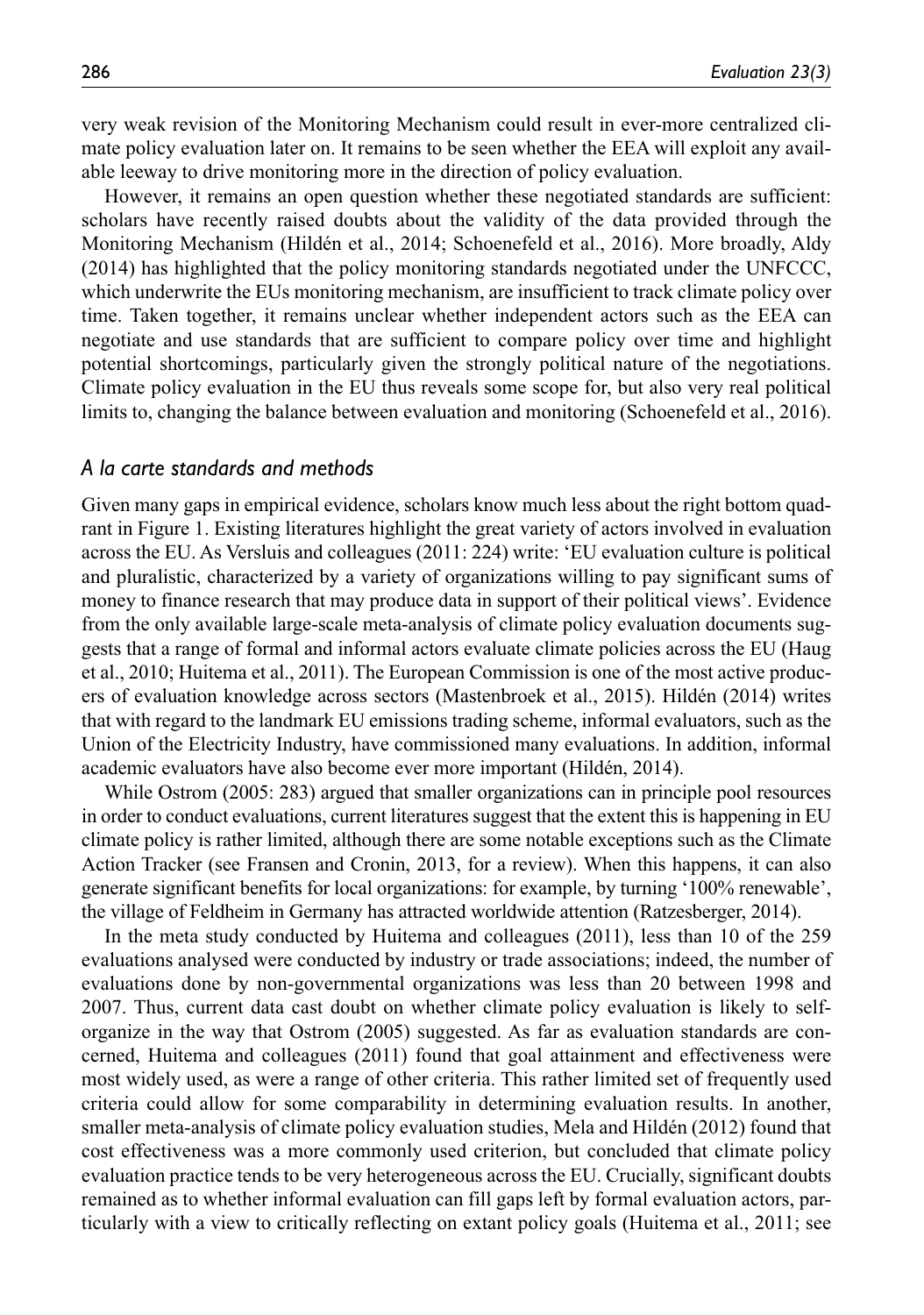also Fischer, 2006). Furthermore, there is currently no database or central repository of informal climate policy evaluation documents. In fact aside from Huitema et al. (2011), nobody has collected - let alone analysed - informal policy evaluation practices.

## **Discussion and conclusions**

This article started from the premise that there is much to be gained from bringing together insights from governance and evaluation to reflect upon the governance of policy evaluation itself. To test this out, this article combined insights from evaluation studies on formal and informal evaluation with governance theories on hierarchical and polycentric governance to generate a novel typology. The article thus makes a key theoretical contribution towards engaging with governance theory in order to comprehend and perhaps ultimately govern patterns of evaluation conducted by many different kinds of actors—an approach which leading evaluation scholars have long called for (e.g. Stame, 2006, 2008) and which goes well beyond existing efforts to establish common 'evaluation policies' within single organizations (see Trochim, 2009).

The article then subjected the typology to a 'plausibility probe' (Eckstein, 2000) using the case of climate policy, a very dynamic policy area in the EU in which many efforts have been made to engage in monitoring and evaluation (EEA, 2016). Marshalling the currently fragmented and partial stock of existing empirical material helped to fuller understand and make sense of climate policy evaluation activities in the EU, and drew attention to what is at stake, both theoretically and empirically. By doing so, the article demonstrates that combining theoretical insights from governance and evaluation literatures generates a number of pertinent research questions that have received too little attention thus far. More precisely, each quadrant in our typology contains a unique combination of strengths and weaknesses of different modes of evaluation practice and governance – with no obvious indication of which governance mode is 'better'. The answer to the latter question will likely depend on the substantial policy field, as well as actor preferences on what evaluation is expected to achieve. For example, the analysis shows that formal, state-led evaluation does not necessarily have to be hierarchical, as governmental evaluators may work at various, decentralized levels (such as in federal systems).

However, from what patchy empirical evidence exists in the realm of climate policy, it appears that the strengths of each quadrant have at best only partially materialized, and the weaknesses remain ever-present across the typology. This state of affairs highlights the need for more targeted forms of data-driven analysis on evaluation governance, including in a range of other policy sectors that this article could not consider, but where this typology may also be usefully applied. Testing the typology in other sectors therefore constitutes an important venue for future research. Many of the absolutely critical dilemmas that emerge from our typology – such as the independence of evaluators, the publication of evaluation results and the ability of different governance centres to learn from one another – are difficult to resolve given the paucity of empirical evidence.

Shedding more light on these dynamics might also be useful for those seeking to govern evaluation activities. The availability of many different governance options, which Figure 1 sought to distil, means that important questions are at stake. Who gets to decide what evaluation governance mode is most suitable? Whose preferred criteria are most relevant for what is perceived as a 'functioning' evaluation system? As the article detailed above, new evaluation activities will themselves generate winners and losers (e.g. those who receive funds to produce evaluations, and those who do not, or those whose funds are cut because they are being diverted towards evaluation activities), and thus be the focus of political struggles over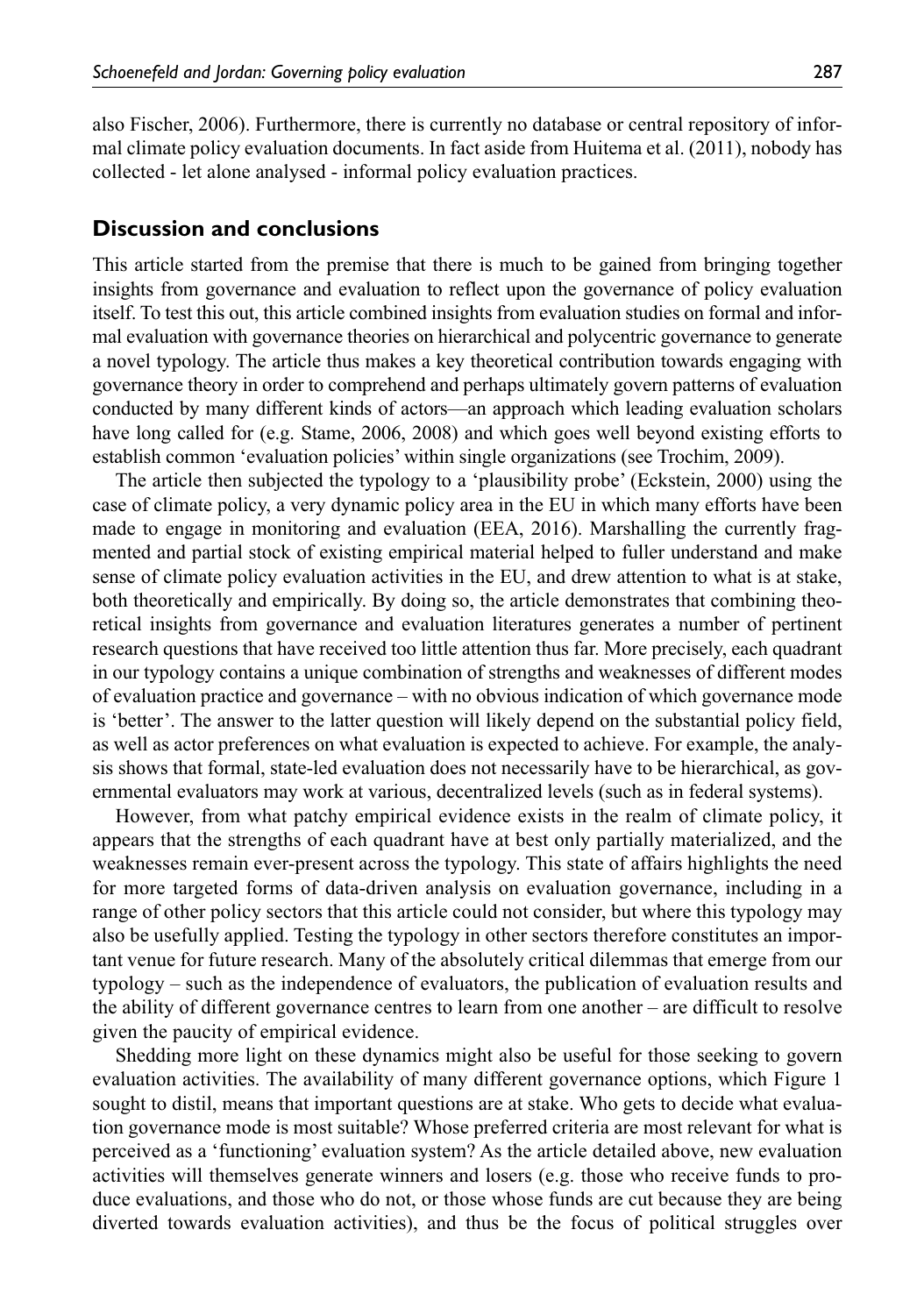resource distribution, access, legitimacy and others. Future research should focus on exploring these dynamics in much greater detail than this article has been able to accomplish.

Future research should also consider the interactions between different modes of organization and/or explore the extent to which reality may simultaneously exhibit aspects of some or even all four quadrants. For example, it is known that on occasions governmental organizations do allow evaluators considerable independence thus ameliorating some of the potential drawbacks of formal evaluation (Chelimsky, 2006, 2009; Uitto, 2016). This is especially relevant giving the growing interest in forms of co-governance (e.g. Tosun et al., 2016). Our analysis reveals that, for example, formal-informal interactions appear relatively common, but much more detailed empirical investigation is needed to understand how they perform. As a first step, it would be helpful to build a more comprehensive database of formal and informal (climate) policy evaluation documents and then use evaluation and governance theory to analyse it, as well as interview actors to probe some of the underlying political and process-based aspects of evaluation. Work along these lines could provide a much needed opportunity to investigate the actor categories identified in this article more thoroughly. While our probe shows that the categories may blur somewhat in practice (see also Guha-Khasnobis et al., 2006), they provide useful theoretical yardsticks to anchor a discussion about different approaches to policy evaluation. For example, many 'informal' civil society organizations receive substantial EU funds (Greenwood, 2011). Such explorations could help shed light on the extent to which governors are able to choose freely from the menu of governance modes depicted in our typology. At present, some appear to require much more self-organizing capacity and coordination than others, the potential sources of which are still far from clear.

Finally, in addition to the public policy focus that this article adopted, *non*-policy approaches that are appearing in the so-called transnational governance realms. These are becoming more important in the climate domain (e.g. Chan et al., 2016; Bulkeley et al., 2014). For example, the international Covenant of Mayors, which addresses energy efficiency governance in cities, highlights the need to monitor and evaluate these and other softer, network-based form of governing.12 Similarly, the Compact of Mayors to address climate change has established systems to track progress towards publically stated targets.<sup>13</sup> But little has been done to monitor and evaluate such initiatives (but see Chan et al., 2016; Widerberg and Stripple, 2016). Indeed, scholars have barely begun to map their existence.

Such research could help to refine policy evaluation systems not only in the EU (see EEA, 2016), but also with respect to other actors who may wish to evaluate. This is particularly pertinent in the wake of the Paris Agreement (UNFCCC, 2015), whose backbone is a new, 5-year review and transparency mechanism. This mechanism strongly links with energetic and fastmoving debates on developing successful climate policy monitoring and evaluation arrangements (Aldy, 2014; Aldy and Pizer, 2015; Aldy et al., 2016; Feldman and Wilt, 1996; Fransen and Cronin, 2013; Jordan et al., 2015; Schoenefeld et al., 2016). Over time, national emission reduction targets are expected to become more stringent as the pledge and review mechanism kicks in (if not the probability of achieving the meta policy goal of keeping warming within two degrees Celsius will remain extremely low). But it will become much harder for countries to fulfil their targets at reasonable cost in the absence of sound systems for evaluating individual policies and measures. In the past, the EU has had less need to evaluate its own policies, given that its climate targets have been comfortably attained through 'non-climate policy' effects, such as the 'dash for gas' in the UK or economic restructuring following reunification in Germany (Jordan et al., 2010). But going forwards, governors are likely to face much more pressing demands to know which of their various policies are really performing (and on what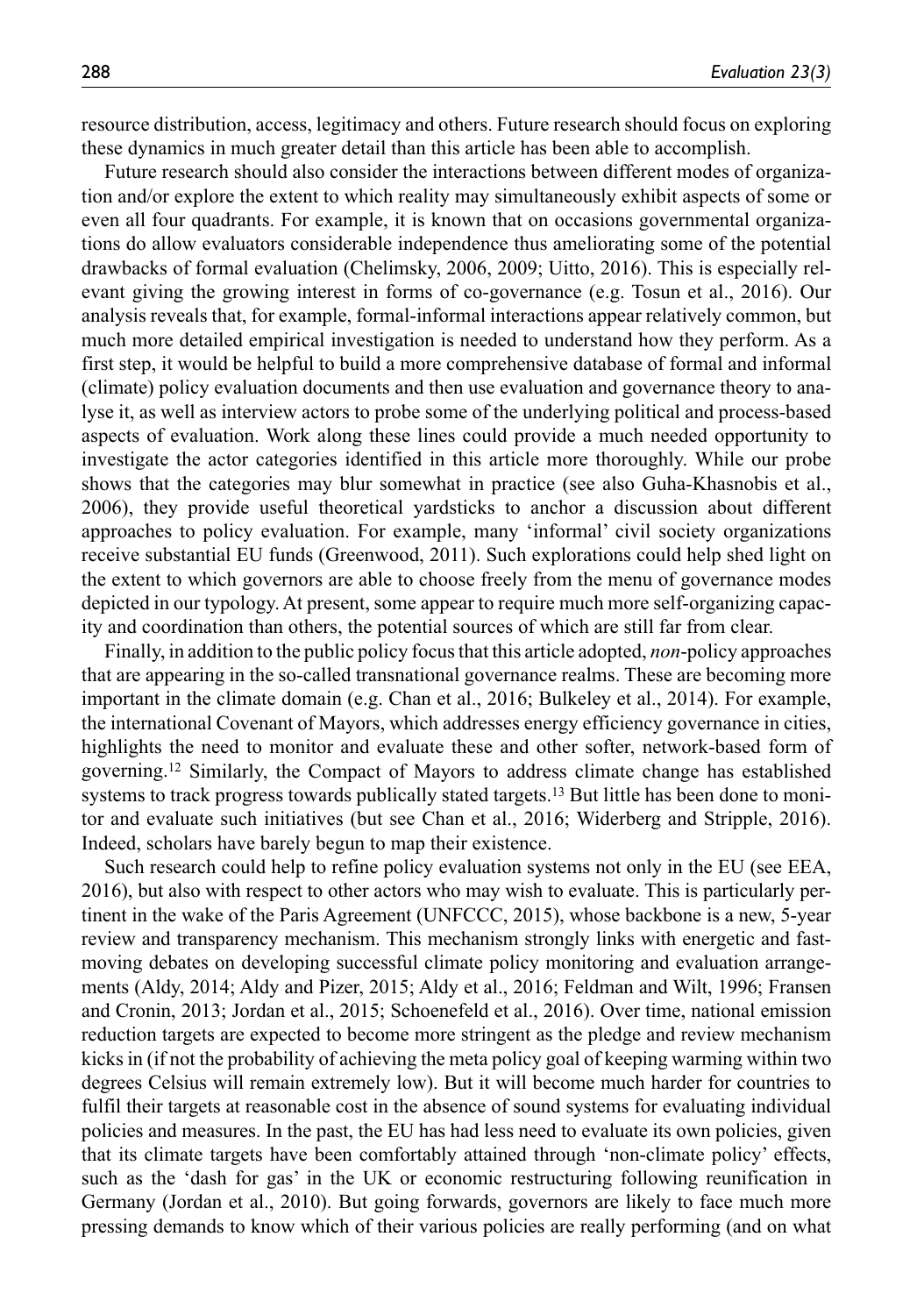criteria). Well-developed evaluation systems could in principle furnish such knowledge, which will build trust within and, crucially, between countries. The EU has historically occupied a leading role in designing ways to govern evaluation in the UN climate agreement (Yamin and Depledge, 2004: 327). The Paris Agreement arguably provides a new 'opportunity structure' for many more actors to become involved in climate governance (Tosun and Schoenefeld, 2017), not least through the means of evaluation.

But it is important to recognize that, however organized or governed, evaluation does not exist in a vacuum. There are likely to be interactions between the way policy evaluation functions and is organized and the structure and functioning of wider governance systems. Furthermore, there are related forms of evaluation, such as *ex-ante* impact assessment, that could be subjected to similar questions. Much like the evaluation practices themselves, the forms of evaluation governance remain very much in flux.

## **Acknowledgements**

We are grateful for helpful comments on earlier drafts of the paper from the participants of the 2015 INOGOV workshop on policy experimentation in Helsinki, Finland, and from the 2015 European Environmental Evaluators Network in Florence, Italy. Professor Martin Jänicke drew our attention to the Feldheim case. Dr Viviane Gravey generously helped us with translating the abstract. Any remaining errors are our own responsibility.

# **Funding**

Jonas Schoenefeld and Andrew Jordan both acknowledge support from the COST (European Cooperation in Science and Technology) Action INOGOV (IS1309). Jonas acknowledges support from a PhD Studentship at the School of Environmental Sciences, University of East Anglia, UK, and from the German Federal Ministry of Education and Research (Reference: 03SFK4P0, Consortium ENavi, Kopernikus). Andrew received support from the UK in a Changing Europe Initiative (ESRC PO 4030006272).

# **Notes**

- 1. <http://www.forschungsradar.de/studiendatenbank.html>
- 2. [http://ec.europa.eu/transparencyregister/public/consultation/displaylobbyist.do?id=1414929](http://ec.europa.eu/transparencyregister/public/consultation/displaylobbyist.do?id=1414929419-24) [419-24](http://ec.europa.eu/transparencyregister/public/consultation/displaylobbyist.do?id=1414929419-24)
- 3. [http://ec.europa.eu/clima/policies/g-gas/monitoring/index\\_en.htm](http://ec.europa.eu/clima/policies/g-gas/monitoring/index_en.htm)
- 4. <http://www.environmentalevaluators.net/purpose/>
- 5. [http://www.nfwf.org/whoweare/Pages/home.aspx#.VOXD\\_HbrHII](http://www.nfwf.org/whoweare/Pages/home.aspx#.VOXD_HbrHII)
- 6. <https://www.climate-eval.org/about>
- 7. <https://cprubibliography.wordpress.com/>
- 8. <http://www.forschungsradar.de>
- 9. <https://www.climate-eval.org/eLibrary>
- 10. <http://www.environmentalevaluators.net/archee/>
- 11. [http://ec.europa.eu/clima/consultations/docs/0008/results\\_en.pdf](http://ec.europa.eu/clima/consultations/docs/0008/results_en.pdf)
- 12. [http://www.covenantofmayors.eu/actions/monitoring-action-plans\\_en.html](http://www.covenantofmayors.eu/actions/monitoring-action-plans_en.html)
- 13. [http://www.iclei.org/details/article/global-mayors-compact-shows-unity-and-ambition-to-tackle](http://www.iclei.org/details/article/global-mayors-compact-shows-unity-and-ambition-to-tackle-climate-change-1.html)[climate-change-1.html](http://www.iclei.org/details/article/global-mayors-compact-shows-unity-and-ambition-to-tackle-climate-change-1.html)

## **References**

AEA, ECOFYS, Fraunhofer and ICCS (2009) *Quantification of the Effects on Greenhouse Gas Emissions of Policies and Measures: Final Report*. ENV.C.1/SER/2007/0019. Brussels: European **Commission**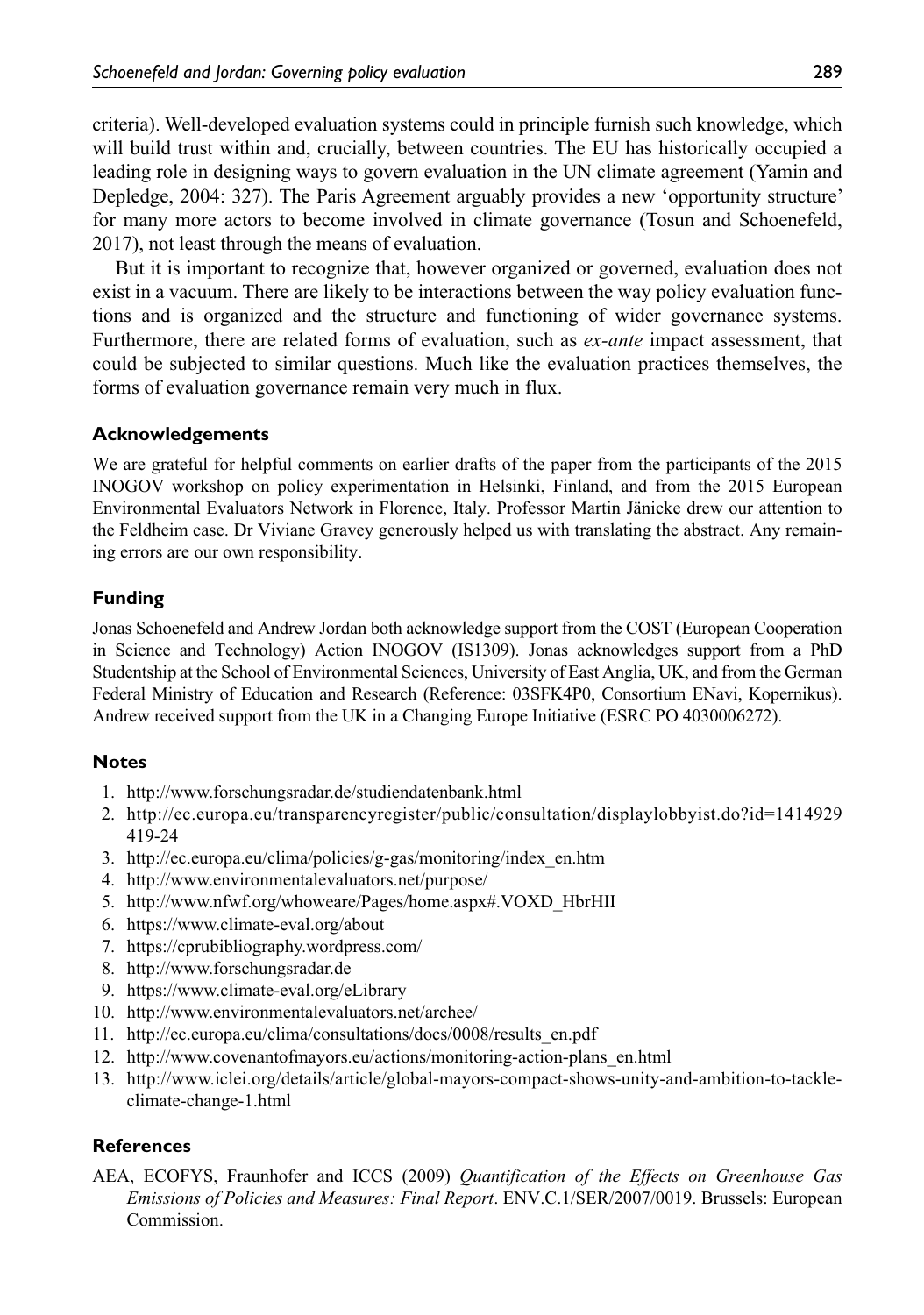- Albaek E (1995) Between knowledge and power: Utilization of social science in public policy making. *Policy Sciences* 28(1): 79–100.
- Aldy JE (2014) The crucial role of policy surveillance in international climate policy. *Climatic Change* 126(3–4): 279–92.
- Aldy JE and Pizer WA (2015) Alternative metrics for comparing domestic climate change mitigation efforts and the emerging international climate policy architecture. *Review of Environmental Economics and Policy*. Published ahead of print 20 November 2015. DOI: 10.1093/reep/ rev013.
- Aldy JE, Pizer WA and Akimoto K (2016) Comparing emissions mitigation efforts across countries. *Climate Policy*. Published ahead of print 11 January 2016. DOI: 10.1080/14693062.2015.1119098.
- Alkin MC and Christie CA (2004) An evaluation theory tree. In: Alkin MC (ed) *Evaluation Roots: Tracing Theorists' Views and Influences*. Thousand Oaks: SAGE, 12–65.
- Börzel TA and Risse T (2010) Governance without a state: Can it work? *Regulation & Governance* 4(2): 113–34.
- Bulkeley H, Andonova L, Betsill MM, et al. (2014) *Transnational Climate Change Governance*. New York: Cambridge University Press.
- Carlsson L (2000) Non-hierarchical evaluation of policy. *Evaluation* 6(2): 201–16.
- Chan S, Falkner R, Goldberg M, et al. (2016) Effective and geographically balanced? An output-based assessment of non-state climate actions. *Climate Policy*. Published ahead of print 16 November 2016. DOI:<http://dx.doi.org/10.1080/14693062.2016.1248343>.
- Chelimsky E (2006) The purposes of evaluation in a democratic society. In Shaw I, Greene J and Mark M (eds) *The SAGE Handbook of Evaluation*. London: SAGE, 33–55.
- Chelimsky E (2009) Integrating evaluation units into the political environment of government: The role of evaluation policy. *New Directions for Evaluation* 123: 51–66.
- Conley-Tyler M (2005) A fundamental choice: Internal or external evaluation? *Evaluation Journal of Australasia* 4(1/2): 3.
- Cooney K, Dreesen T, Lees E, et al. (2014) Evaluation frameworks: A panel discussion on roles, approaches and gaps. Available at: <http://www.ieppec.org/proceedings/berlin/>(accessed 8 June 2017).
- Crabbé A and Leroy P (2008) *The Handbook of Environmental Policy Evaluation*. London; Sterling, VA: Earthscan.
- De Burca G, Keohane RO and Sabel C (2014) Global experimentalist governance. *British Journal of Political Science* 44(3): 477–86.
- Eckstein H (2000) Case study and theory in political science. In Gomm R, Hammersley M and Foster P (eds) *Case Study Method: Key Issues, Key Texts*. Thousand Oaks, CA: SAGE, 119–64.
- EEA (2016) *Environment and Climate Policy Evaluation*. Copenhagen: European Environment Agency.
- European Commission (1996) *Evaluation: Concrete steps towards best practice across the commission* (No. SEC 96/659 final). European Commission.
- European Commission (2007) *Responding to strategic needs: Reinforcing the use of evaluation*. (No. SEC(2007)213). European Commission. Available at: [http://ec.europa.eu/smart-regulation/](http://ec.europa.eu/smart-regulation/evaluation/docs/eval_comm_sec_2007_213_en.pdf) [evaluation/docs/eval\\_comm\\_sec\\_2007\\_213\\_en.pdf.](http://ec.europa.eu/smart-regulation/evaluation/docs/eval_comm_sec_2007_213_en.pdf)
- European Commission (2013) *Strengthening the foundations of smart regulation improving evaluation*. (No. COM(2013) 686 final). European Commission.
- Feldman DL and Wilt CA (1996) Evaluating the implementation of state-level global climate change programs. *The Journal of Environment & Development* 5(1): 46–72.
- Fischer F (2006) *Evaluating Public Policy*. Mason, OH: Cengage Learning.

Fransen T and Cronin C (2013) A critical decade for climate policy: Tools and initiatives to track our progress. Available at: [http://www.wri.org/sites/default/files/pdf/critical\\_decade\\_for\\_climate\\_pol](http://www.wri.org/sites/default/files/pdf/critical_decade_for_climate_policy_tools_and_initiatives_to_track_our_progress.pdf)[icy\\_tools\\_and\\_initiatives\\_to\\_track\\_our\\_progress.pdf](http://www.wri.org/sites/default/files/pdf/critical_decade_for_climate_policy_tools_and_initiatives_to_track_our_progress.pdf) (accessed 8 June 2017).

Furubo JE, Rist RC and Sandahl R (2002) *International Atlas of Evaluation*. New Brunswick: Transaction Publishers.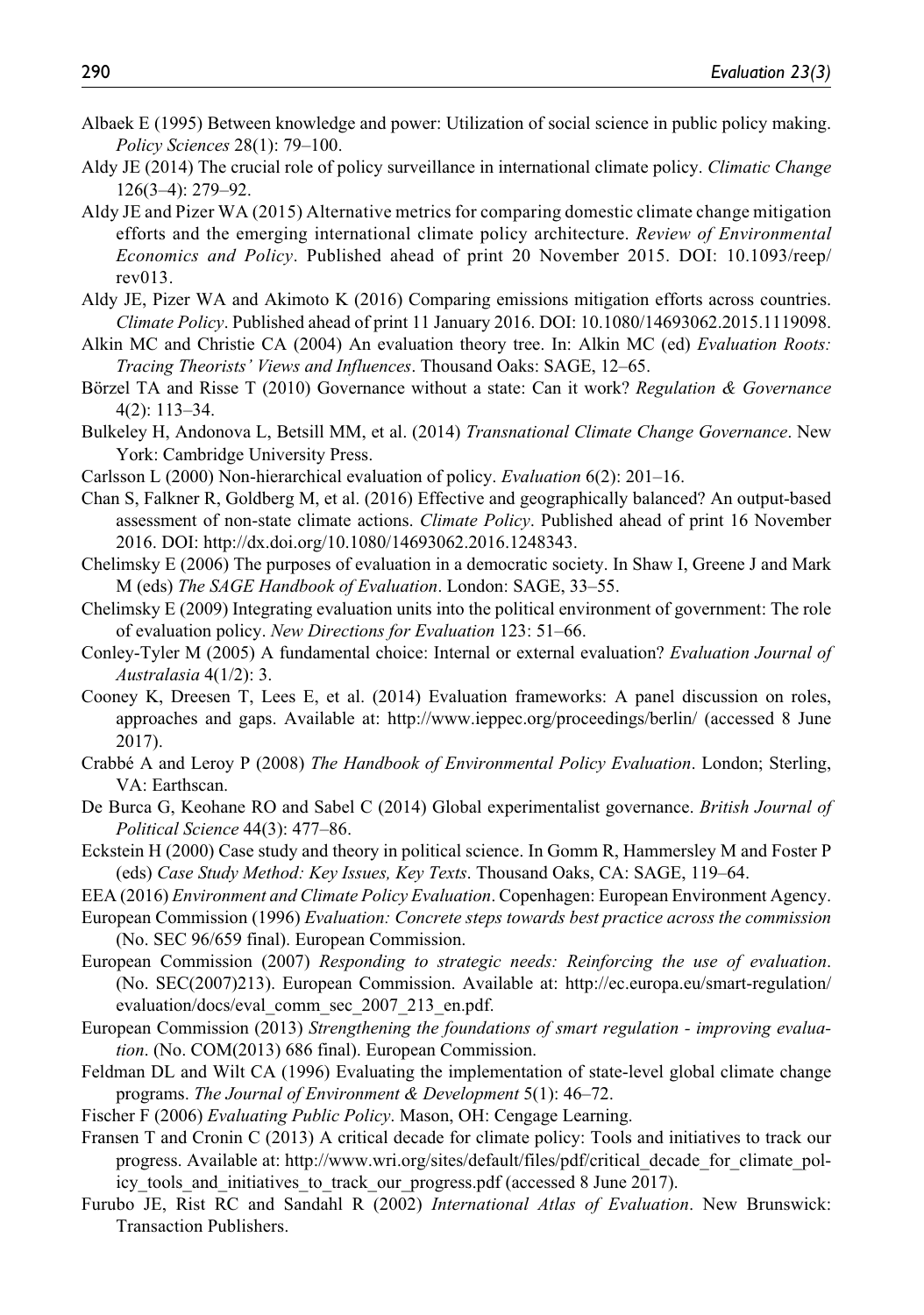- Greenwood J (2011) *Interest Representation in the European Union*, 3rd ed. New York: Palgrave Macmillan.
- Guha-Khasnobis B, Kanbur R and Ostrom E (2006) Beyond formality and informality. In Guha-Khasnobis B, Kanbur R and Ostrom E (eds) *Linking the Formal and Informal Economy: Concepts and Policies*. Oxford; New York: Oxford University Press, 1–18.
- Haigh N (1996) Climate change policies and politics in the European Community. In: O'Riordan T and Jäger J (eds) *Politics of Climate Change: A European Perspective*. New York: Routledge, 155–85.
- Hanberger A (2012) Framework for exploring the interplay of governance and evaluation. *Scandinavian Journal of Public Administration* 16(3): 9–27.
- Haug C, Rayner T, Jordan A, et al. (2010) Navigating the dilemmas of climate policy in Europe: Evidence from policy evaluation studies. *Climatic Change* 101(3): 427–45.
- Hayward RJ, Kay J, Lee A, et al. (2014) Evaluation under contract: Government pressure and the production of policy research. *Public Administration* 92(1): 224–39.
- Hertting N and Vedung E (2012) Purposes and criteria in network governance evaluation: How far does standard evaluation vocabulary takes us? *Evaluation* 18(1): 27–46.
- Hildén M (2011) The evolution of climate policies: The role of learning and evaluations. *Journal of Cleaner Production* 19(16): 1798–811.
- Hildén M (2014) Evaluation, assessment, and policy innovation: Exploring the links in relation to emissions trading. *Environmental Politics* 23(5): 839–59.
- Hildén M, Jordan A and Rayner T (2014) Climate policy innovation: Developing an evaluation perspective. *Environmental Politics* 23(5): 884–905.
- Hojlund S (2015) Evaluation in the European Commission: for accountability or learning? *European Journal of Risk Regulation* 6(1): 35–46.
- Hooghe L and Marks G (2010) Types of multi-level governance. In Enderlein H, Wälti S and Zürn M (eds) *Handbook on Multi-level Governance*. Cheltenham; Northampton, MA: Edward Elgar, 17–31.
- Huitema D, Jordan A, Massey E, et al. (2011) The evaluation of climate policy: Theory and emerging practice in Europe. *Policy Sciences* 44(2): 179–98.
- Hyvarinen J (1999) The European Community's Monitoring Mechanism for CO2 and other Greenhouse Gases; the Kyoto Protocol and other Recent Developments. *Review of European Community & International Environmental Law* 8(2): 191–7.
- Jacob S, Speer S and Furubo J (2015) The institutionalization of evaluation matters: Updating the international atlas of evaluation 10 years later. *Evaluation* 21(1): 6–31.
- Jordan A and Schout A (2006) *The Coordination of the European Union: Exploring the Capacities of Networked Governance*. Oxford; New York: Oxford University Press.
- Jordan A, Huitema D, Van Asselt H, et al. (2010) *Climate Change Policy in the European Union: Confronting the Dilemmas of Mitigation and Adaptation?* Cambridge; New York: Cambridge University Press.
- Jordan AJ, Huitema D, Hildén M, et al. (2015) Emergence of polycentric climate governance and its future prospects. *Nature Climate Change* 5: 977–82.
- Kerr A (2007) Serendipity is not a strategy: The impact of national climate programmes on greenhousegas emissions. *Area* 39(4): 418–30.
- Leeuw FL and Donaldson SI (2015) Theory in evaluation: Reducing confusion and encouraging debate. *Evaluation* 21(4): 467–80.
- Levi-Faur D (ed.) (2012) *The Oxford Handbook of Governance*. Oxford: Oxford University Press.
- Liverani A and Lundgren HE (2007) Evaluation systems in development aid agencies: An analysis of DAC Peer Reviews 1996–2004. *Evaluation* 13(2): 241–56.
- Löwenbein O (2008) The evaluation market in Germany. *Journal of MultiDisciplinary Evaluation* 5(10): 78–88.
- McDavid JC and Huse I (2015) How does accreditation fit into the picture? *New Directions for Evaluation* 145: 53–69.
- Majone G (1989) *Evidence, Argument, and Persuasion in the Policy Process*. New Haven, CT: Yale University Press.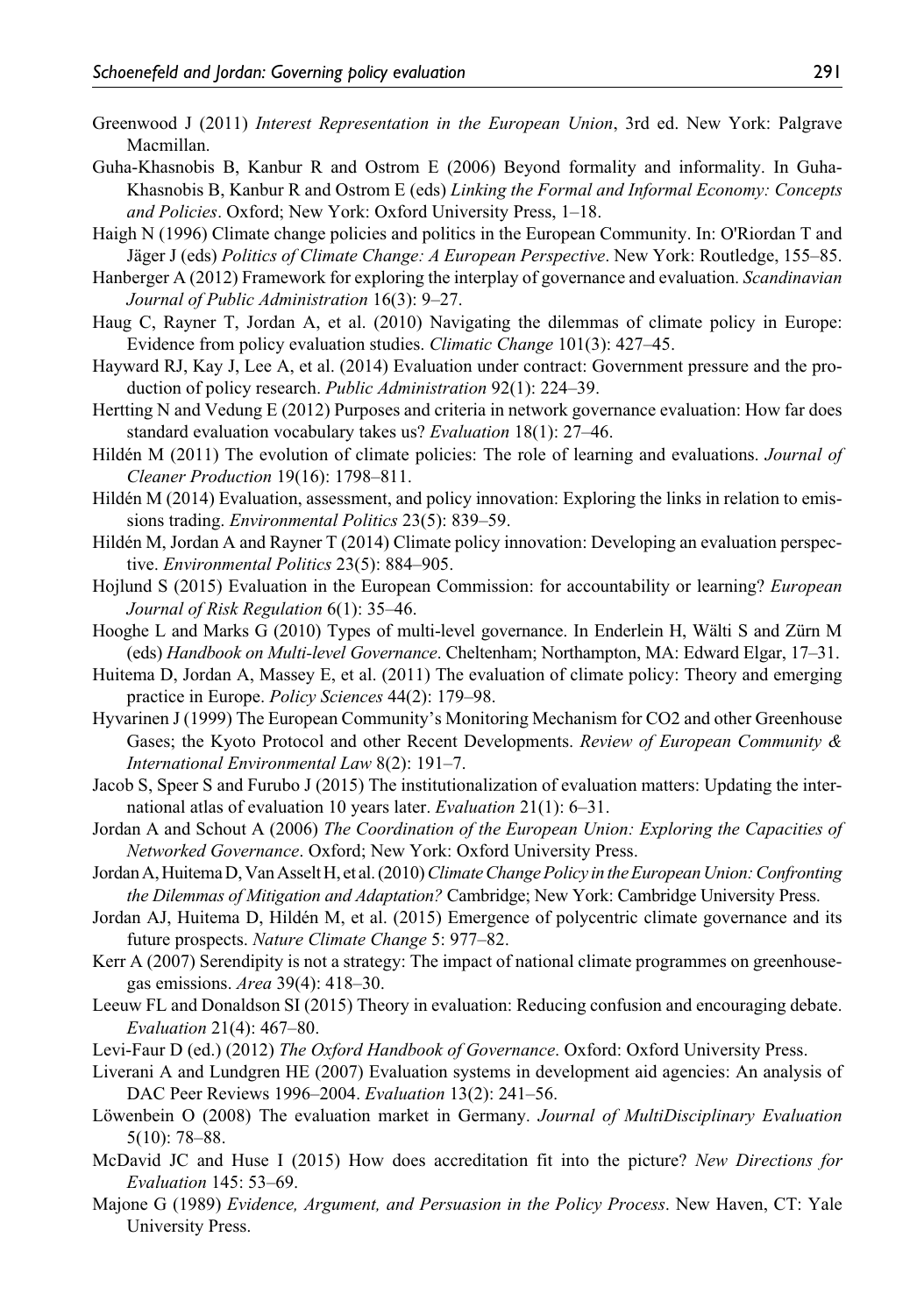- Martens M (2010) Voice or loyalty? The evolution of the European Environment Agency (EEA). *JCMS: Journal of Common Market Studies* 48(4): 881–901.
- Mastenbroek E, Van Voorst S and Meuwese A (2015) Closing the regulatory cycle? A meta evaluation of ex-post legislative evaluations by the European Commission. *Journal of European Public Policy* 23(9): 1329–48.
- Mela H and Hildén M (2012) Evaluation of climate policies and measures in EU member states– examples and experiences from four sectors. Available at: [https://helda.helsinki.fi/bitstream/han](https://helda.helsinki.fi/bitstream/handle/10138/38749/FE19_2012.pdf?sequence=1)[dle/10138/38749/FE19\\_2012.pdf?sequence=1](https://helda.helsinki.fi/bitstream/handle/10138/38749/FE19_2012.pdf?sequence=1) (accessed 8 June 2017).
- Mickwitz P (2003) A framework for evaluating environmental policy instruments context and key concepts. *Evaluation* 9(4): 415–36.
- Mickwitz P (2006) *Environmental Policy Evaluation: Concepts and Practice*. Helsinki: The Finnish Society of Sciences and Letters.
- Mickwitz P (2013) Policy evaluation. In Jordan A and Adelle C (eds) *Environmental Policy in the EU: Actors, Institutions and Processes*. London; New York: Routledge, 267–86.
- Neslen A (2011) EU faces down tar sands industry. Available at: [http://www.euractiv.com/climate](http://www.euractiv.com/climate-environment/eu-faces-tar-sands-industry-news-508140)[environment/eu-faces-tar-sands-industry-news-508140](http://www.euractiv.com/climate-environment/eu-faces-tar-sands-industry-news-508140) (accessed 8 June 2017).
- Nickerson RS (1998) Confirmation bias: A ubiquitous phenomenon in many guises. *Review of General Psychology* 2(2): 175.
- Öko-Institut, Cambridge Economics, AMEC, et al. (2012) *Ex-post Quantification of the Effects and Costs of Policies and Measures* (No. CLIMA.A.3/SER/2010/0005). Berlin: Öko-Institut.
- Ostrom E (1990) *Governing the Commons: The Evolution of Institutions for Collective Action*. Cambridge: Cambridge University Press.
- Ostrom E (2005) *Understanding Institutional Diversity*. Princeton, NJ: Princeton University Press.
- Ostrom E (2010) Polycentric systems for coping with collective action and global environmental change. *Global Environmental Change* 20(4): 550–7.
- Ostrom E (2014) A polycentric approach for coping with climate change. *Annals of Economics and Finance* 15(1): 71–108.
- Ostrom E, Janssen MA and Anderies JM (2007) Going beyond panaceas. *Proceedings of the National Academy of Sciences of the United States of America* 104(39): 15176–8.
- Ostrom V (1999) Polycentricity (part 1). In McGinnis MD (ed.) *Polycentricity and Local Public Economies: Readings From the Workshop in Political Theory and Policy Analysis*. Ann Arbor: University of Michigan Press, 52–74.
- Pawson R and Tilley N (1997) *Realistic Evaluation*. Thousand Oaks, CA: SAGE.
- Patton QP (1997) *Utilization-Focused Evaluation: The New Century Text*, 3rd ed. Thousand Oaks, CA: SAGE.
- Peters BG (1998) Managing horizontal government: The politics of co-ordination. *Public Administration* 76(2): 295–311.
- Pleger L and Sager F (2016) Betterment, undermining, support and distortion: A heuristic model for the analysis of pressure on evaluators. *Evaluation and Program Planning*. Published ahead of print 18 September 2016. DOI:<https://doi.org/10.1016/j.evalprogplan.2016.09.002>
- Purdon M (2015) Advancing comparative climate change politics: theory and method. *Global Environmental Politics* 15(3): 1–26.
- Ratzesberger P (2014) Autarkes Dorf Feldheim: Mit eigener Energie. Available at: [http://www.sued](http://www.sueddeutsche.de/wirtschaft/autarkes-dorf-feldheim-mit-eigener-energie-1.2017641)[deutsche.de/wirtschaft/autarkes-dorf-feldheim-mit-eigener-energie-1.2017641](http://www.sueddeutsche.de/wirtschaft/autarkes-dorf-feldheim-mit-eigener-energie-1.2017641) (accessed 8 June 2017).
- Schoenefeld JJ, Hildén M and Jordan AJ (2016) The challenges of monitoring national climate policy: Learning lessons from the EU. *Climate Policy*. Published ahead of print 12 October 2016. DOI: <http://dx.doi.org/10.1080/14693062.2016.1248887>.
- Somanathan E, Sterner T, Sugiyama T, et al. (2014) National and sub-national policies and institutions. In Edenhofer O, Pichs-Madruga R, Sokona Y, et al. (eds) *Climate Change 2014: Mitigation of Climate Change. Contribution of Working Group III to the Fifth Assessment Report of the*